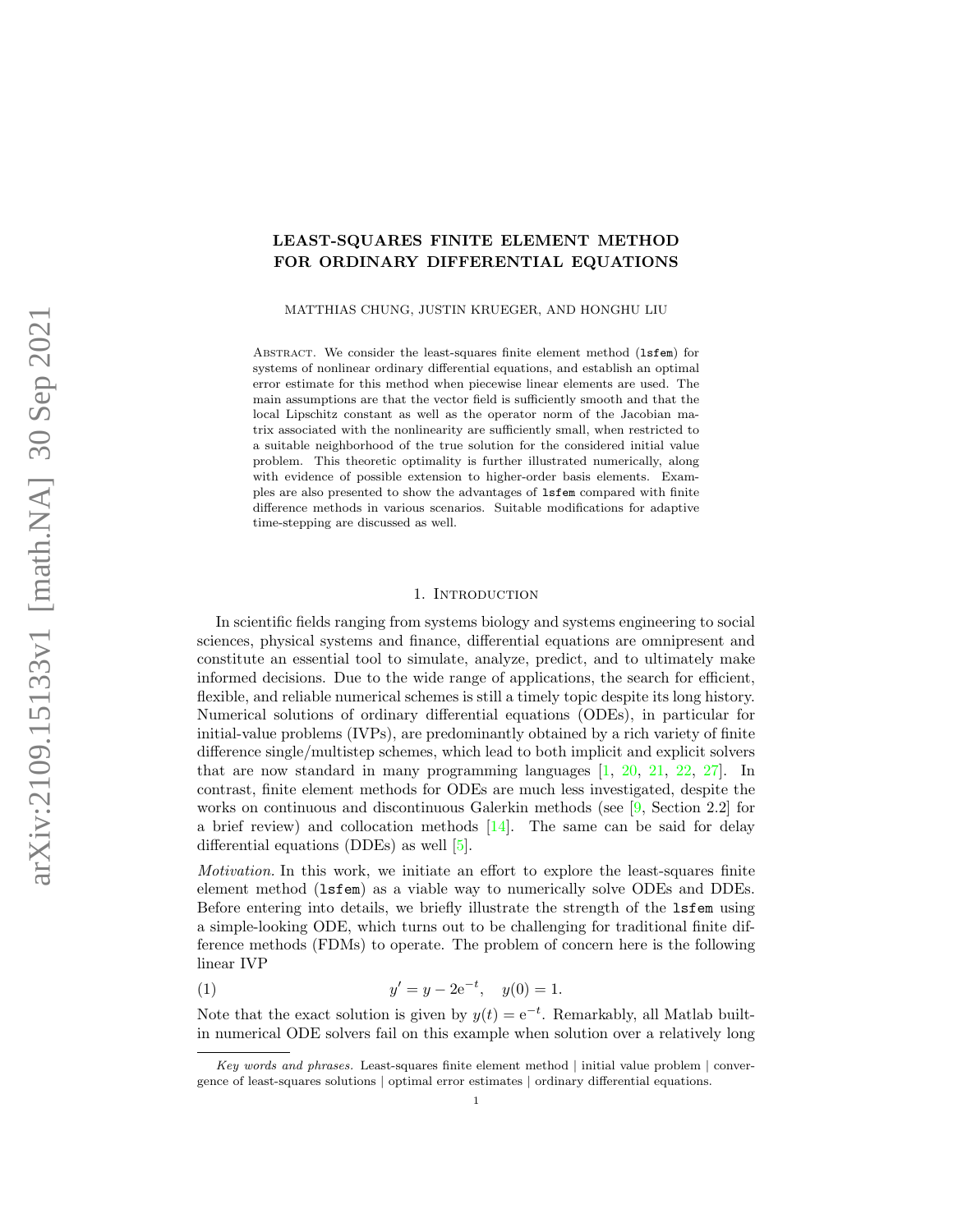time interval is computed. Whereas, the proposed lsfem tracks well the exact solution. In Fig. [1,](#page-1-0) we present the numerical solutions (left panel) and the corresponding pointwise errors (right panel) on the interval  $t \in [0, 30]$  for all these solvers. As can be seen in the left panel, sooner or later, the solutions from the finite-difference schemes exhibit exponential growth, leading thus to exponentially growing pointwise errors. In contrast, the maximum error for lsfem over the whole interval remains below  $2 \cdot 10^{-6}$  (see black curve in the right panel of Fig. [1\)](#page-1-0). It is also worth noting that the setup of the experiment is actually in favor of the built-in solvers, since we used a uniform mesh size for lsfem while allowing the build-in Matlab solvers to exhibit smaller or equal step sizes compared with the mesh size for lsfem; see the caption of Fig. [1](#page-1-0) for further details.



<span id="page-1-0"></span>FIGURE 1. Failure of standard finite difference methods. Left panel: Numerical solutions of  $y' = y - 2e^{-t}$  with  $y(0) = 1$ using lsfem solver (black bold line) and various standard ODE solvers from Matlab's ODE solver library. The solution of the IVP is denoted by  $y_*$  while approximations are donoted by  $y_*^h$ . Right panel: The point-wise error between the exact solution  $y(t) = e^{-t}$ and the numerical solutions obtained from the numerical solvers used in the left panel. For all the Matlab's built-in ODE solvers, the relative and absolute tolerances are set to be RelTol =  $10^{-8}$ and  $\texttt{AbsTo1} = 10^{-8}$ , respectively; and the largest allowed step size is  $MaxStep = 0.1$ . For 1sfem, we used cubic splines as the basis functions defined on a uniform mesh of size  $\delta t = 0.1$ .

The failure of the FDMs for the above example is actually not surprising. It results from discretization errors which are amplified exponentially over time since the equation has no stabilizing nonlinear terms to counterbalance the linear instability. Indeed, assume that at a given time instant  $s > 0$ , the true solution  $y(s) = e^{-s}$  is perturbed by a small amount  $\epsilon$ , that is  $\hat{y}(s) = e^{-s} + \epsilon$ . Then, by direct calculation using the original equation, one sees that this deviation gets amplified to  $e^{t-s} \epsilon$  for all  $t \geq s$ . Since local discretization errors are intrinsic to any FDMs, such deviations are unavoidable.

In contrast to the "localization" nature of FDMs, the aim of an lsfem is to find an optimal approximate solution within a given subspace that minimizes an objective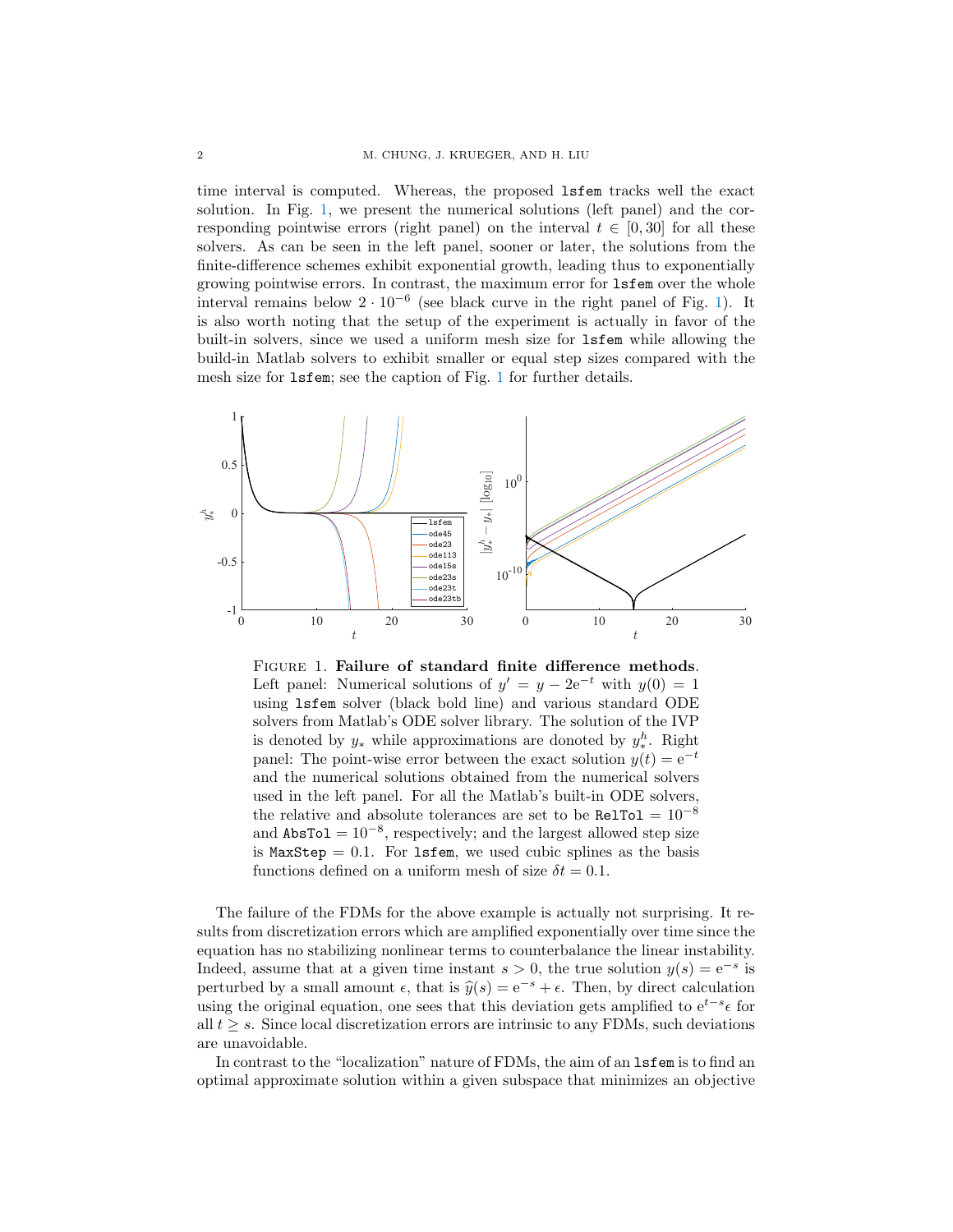function over the whole time interval of integration (cf. Section [2.1\)](#page-4-0), hence making such methods much more robust to local discretization errors compared to FDMs. The lsfem methods are also flexible in the sense that minor changes are needed when considering different types of dynamical systems, either governed by ODEs or DDEs and in the contexts of either IVPs or boundary value problems (BVPs), which allows for a unified numerical implementation for all the cases. In fact, the setup can also handle a broad class of differential algebraic equations (DAEs) as well, with the associated optimization problems become now constrained optimizations. Moreover, since the objective function directly controls the discretization error, it can be used as a diagnostic tool for local mesh adaptivity consideration, a feature crucial for problems involving abrupt local changes or stiffness.

Since their emergence in the early 1950s, finite element methods (FEMs) have become one of the most versatile and powerful methodologies for the numerical solution of partial differential equations (PDEs). Whereas, for ODEs and DDEs, the usage of FEMs is much less pursued as mentioned above. Intuitively, this may be related to the facts that the salient feature of geometrical flexibility of FEMs is dormant in these cases, and that solutions for ODEs and DDEs are oftentimes smooth, rendering the weak formulation of FEMs less attractive.

However, as already illustrated in Fig. [1](#page-1-0) above, the lsfem can provide accurate solutions in situations that traditional FDMs may fail drastically. This is further supported by other examples in Section [4](#page-14-0) that the superior performance of the lsfem reported in Fig. [1](#page-1-0) is not just an exception. These numerical results prompt us to re-evaluate the aforementioned intuition about the usage of FEMs, at least in the least-squares settings, for ODEs and DDEs.

These investigations are further driven by newly discovered connections between ordinary differential equations and residual neural networks [\[19\]](#page-27-7). Within the field of neural networks where stability is a major concern, recent works are starting to investigate finite element type solvers [\[18\]](#page-27-8).

The existing literature on lsfem is mainly devoted to PDEs; see e.g., [\[4,](#page-27-9) [6,](#page-27-10) [10,](#page-27-11) [25\]](#page-28-1) and references therein. On the theoretic side, for linear PDE problems, very satisfactory theoretical understandings have already been gained that includes convergence results and even optimal error estimates  $[6, 25]$  $[6, 25]$ . Nevertheless, error estimates in the case of nonlinear PDE problems remain largely open. In contrast, lsfem for ODEs and DDEs has not received much attention yet, neither theoretically nor computationally. In this article, we take a first step in establishing lsfem error analysis for general nonlinear ODEs, deferring the treatments for DAEs and DDEs to future works.

Main contributions. In that respect, we consider IVP of nonlinear ODEs for which we establish under suitable conditions optimal error estimates for lsfem with piecewise linear elements; see Theorem [3.1](#page-7-0) below. The optimality of the estimate is in the sense that the error bound established in Theorem [3.1](#page-7-0) is of the same order, in terms of the mesh size  $h$ , as the finite element interpolation error recalled in Lemma [3.2.](#page-9-0) Our main idea centers around an estimate given by Proposition [3.2](#page-9-1) associated with an auxiliary system [\(23\)](#page-8-0). Given an **1sfem** solution  $y_*^h$  in a finite dimensional subspace  $X^h$  of the Sobolev (state) space  $X = H^1(0,T;\mathbb{R}^d)$ , this latter auxiliary system is obtained by replacing the original nonlinear vector field  $F(y) + f(t)$  in [\(3\)](#page-4-1) by  $F(y^h_*(t)) + f(t)$ . Since the latter vector field consists simply of a given time-dependent function for a given  $y_*^h$ , optimal error estimates between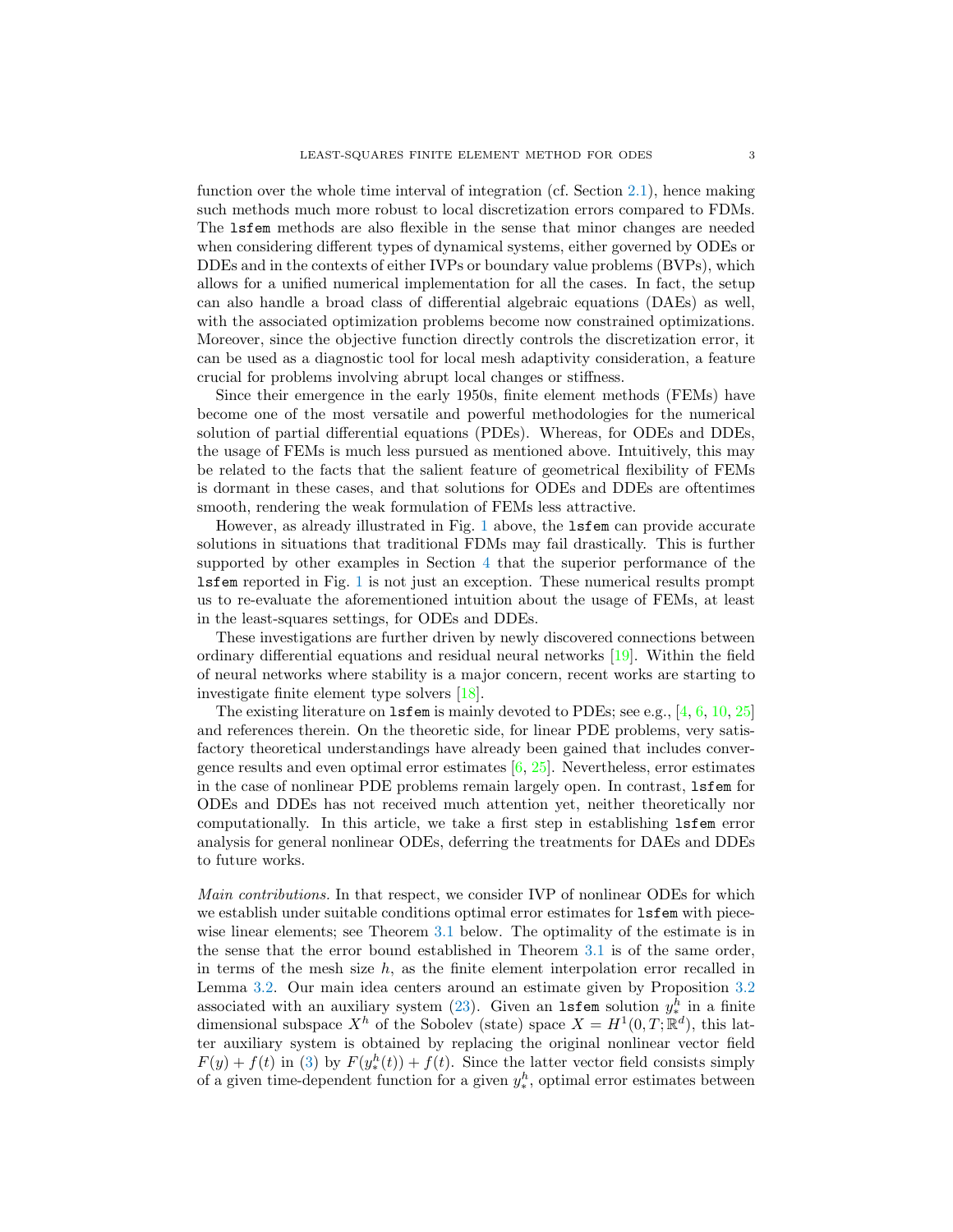the true solution  $w_*$  and the 1sfem solution  $w_*^h$  of the auxiliary system [\(23\)](#page-8-0) is well known using the classical Aubin-Nitsche trick [\[3,](#page-27-12) [8,](#page-27-13) [28\]](#page-28-2); see Lemma [3.1](#page-8-1) and the estimate given by [\(25\)](#page-8-2), in which the dependence on  $y_*^h$  are marked via  $w_*[y_*^h]$  and  $w_*^h[y_*^h]$ . However, to establish a suitable control of the difference  $||y_*^h - w_*^h[y_*^h]||$ between the **1sfem** solutions  $y_*^h$  (for the original nonlinear IVP [\(3\)](#page-4-1)) and  $w_*^h[y_*^h]$  (for the auxiliary system [\(23\)](#page-8-0)) as given in Proposition [3.2](#page-9-1) requires a major effort.

Such an estimate for  $||y_*^h - w_*^h[y_*^h]||$  is established through a series of lemmas that exploit geometric properties revealed by the first-order optimality condition associated with each minimizer  $y_*^h$  in the subspace  $X^h$  for the objective function *J* given by [\(4\)](#page-5-0). Indeed, from  $\frac{d}{d\tau}J(y_*^h + \tau v_h; F, f, g)|_{\tau=0} = 0$  for all  $v_h$  in  $X^h$ , after some algebraic operations, we can actually link this necessary condition with  $w^*[y_*^h]$ through the following orthogonality property (cf. Lemma [3.3\)](#page-9-2):

<span id="page-3-1"></span>(2) 
$$
\langle y_*^h - w_*[y_*^h], v_h - \Gamma(\cdot; v_h) \rangle_X = 0, \quad \forall v_h \in X^h,
$$

where  $\Gamma$  is an integral involving the Jacobian matrix of F given by [\(29\)](#page-9-3). It is this simple, albeit not so obvious, geometric identity that opens the room for estimation, once Γ is further split as the sum of its projection  $\Pi_h \Gamma$  onto  $X^h$  and its orthogonal complement  $\Pi_h^{\perp}$  F; see Lemmas [3.4](#page-10-0) and [3.5.](#page-11-0)

Although the error analysis presented in this article focuses on piecewise linear elements, numerical evidence provided in Section [4](#page-14-0) indicates that when a piecewise spline basis of degree k is used to form  $X<sup>h</sup>$  and F is  $C<sup>k+1</sup>$ -smooth, then the error bound scales like  $h^{k+1}$ . Rigorous justification of such an error estimate will be addressed in a future work.

Organization. This article is organized as follows. We first recall in Section [2](#page-3-0) the basic setup of lsfem in the context of IVP for nonlinear ODE systems. Besides its functional framework recalled in subsection [2.1,](#page-4-0) for later usage we also present in subsection [2.2](#page-6-0) a result concerning the convergence of lsfem solutions to the true solution; see Theorem [2.1.](#page-6-1) While the treatment makes a direct usage of a general convergence result on the approximation of abstract nonlinear equations (cf. [\[15,](#page-27-14) Theorem 3.3, p.307] and [\[6,](#page-27-10) Theorem 8.1]) some detailed calculation is required to recast the problem into the functional form dealt with in [\[15,](#page-27-14) Theorem 3.3, p.307] and also to check the required assumptions therein. We provide thus a proof of this convergence theorem in [A](#page-20-0) for the sake of clarity. The associated optimal error analysis reviewed above is then dealt with in Section [3.](#page-6-2) The algorithmic aspects are then presented in Section [4](#page-14-0) (cf. Algorithm [1\)](#page-14-1) along with numerical results for various concrete examples that confirm the error bounds obtained in Section [3](#page-6-2) and also provide numerical evidence for possible extension to higher-order basis elements. We also discuss within this section suitable modifications for adaptive time stepping. Finally, Section [5](#page-20-1) provides a brief conclusion and potential future directions.

### 2. Preliminaries

<span id="page-3-0"></span>As a preparation for later sections concerning the error estimates (Section [3\)](#page-6-2) as well as the numerical treatments (Section  $4$ ), we briefly summarize the basic setup for lsfem of first-order ODEs and then recall a classical convergence result for the lsfem solutions. For ease of reference, a table of the main symbols used in this work is provided in Table [1.](#page-4-2)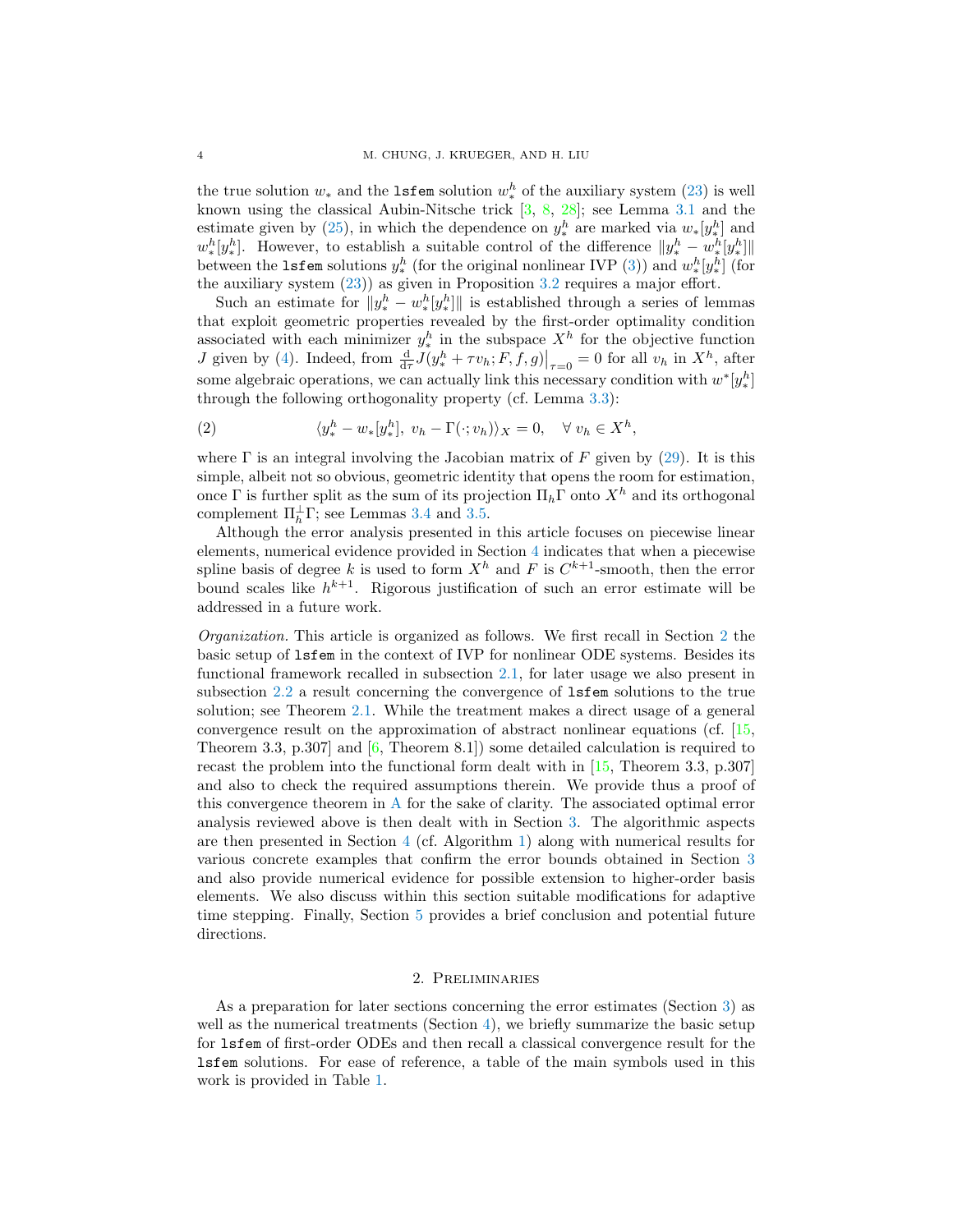<span id="page-4-2"></span>

|  |  | TABLE 1. List of main symbols |
|--|--|-------------------------------|
|  |  |                               |

| X                              | The Sobolev space $H^1(0,T;\mathbb{R}^d)$ equipped with the inner product (7) and                             |
|--------------------------------|---------------------------------------------------------------------------------------------------------------|
|                                | the corresponding induced norm $(8)$                                                                          |
| $X^h$                          | A finite element subspace of X                                                                                |
| $I_h$                          | The interpolation operator from X to $X^h$                                                                    |
| $\Pi_h$                        | The orthogonal projection from X to $X^h$                                                                     |
| $\mathrm{Id}_X$                | The identity map on $X$                                                                                       |
| $\Pi_h^{\perp}$                | Orthogonal complement of $\Pi_h$ : $\Pi_h^{\perp} = \text{Id}_X - \Pi_h$                                      |
| $y_*$                          | Solution to the variational formulation $(5)$ of the IVP $(3)$                                                |
| $y_{\ast}^h$                   | <b>1sfem</b> approximation of $y_*$ in the subspace $X^h$ ; i.e., solution of (6)                             |
| $w_*[y_*^h]$                   | Solution of the auxiliary system $(23)$                                                                       |
| $w_{*}^{h}[y_{*}^{h}]$         | <b>1sfem</b> approximation of $w_*[y_*^h]$ in the subspace $X^h$                                              |
| $\boldsymbol{u}$               | A generic element in $X$ or the solution of $(79)$ depending on the context                                   |
| $\boldsymbol{v}$               | A generic element in $X$                                                                                      |
| B                              | The subset in $\mathbb{R}^d$ defined by (14), which contains both $y_*(t)$ and                                |
|                                | the <b>1sfem</b> solution $y_*^h(t)$ for all t in $[0,T]$ and all sufficiently small h                        |
| ¢                              | Embedding constant for the continuous embedding from X to $C([0,T];\mathbb{R}^d)$                             |
| $\widetilde{\mathfrak{C}}$     | Embedding constant for the continuous embedding from X to $L^2(0,T;\mathbb{R}^d)$                             |
| $\langle \cdot, \cdot \rangle$ | The standard dot product on $\mathbb{R}^d$                                                                    |
| $\ \cdot\ $                    | The Euclidean norm on $\mathbb{R}^d$                                                                          |
| $\ \cdot\ _{\text{op}}$        | The operator norm for a $d \times d$ matrix, i.e., $  M  _{op} = \sup_{z \in \mathbb{R}^d,   z   = 1}   Mz  $ |
| L(Y,Z)                         | The set of bounded linear maps from a Hilbert space $Y$ to a Hilbert space $Z$                                |
|                                |                                                                                                               |

<span id="page-4-0"></span>2.1. Formulation of lsfem. We provide in this subsection a brief account of the lsfem for first-order (nonlinear) ODE systems; and refer to [\[25,](#page-28-1) Chap. 3] for more details. Given a fixed  $T > 0$ , consider the following initial-value problem (IVP) in  $\mathbb{R}^d$  for some  $d \in \mathbb{N}$ :

<span id="page-4-1"></span>(3) 
$$
y' = F(y) + f(t), \quad t \in (0, T],
$$

$$
y(0) = g,
$$

where  $F: \mathbb{R}^d \to \mathbb{R}^d$  is a given smooth and possibly nonlinear function, f is a function in  $L^2(0,T;\mathbb{R}^d)$ , and g is a given vector in  $\mathbb{R}^d$ . Precise smoothness on F will be specified later on, and additional regularity on  $f$  will be added when optimal error estimates are considered in Section [3.](#page-6-2)

Before proceeding, it is worth mentioning that all the results of both the current section and Section [3](#page-6-2) hold for more general systems of the form  $y' = F(t, y) + f(t)$ as well. Indeed, by introducing an auxiliary scalar equation  $p' = 1$  supplemented with  $p(0) = 0$ , and considering the new variable  $z = (p, y)^{\top}$ , we get  $z' = \tilde{F}(z) + \tilde{f}(t)$ with  $\tilde{F}(z) = [1, F(p, y)]^\top$  and  $\tilde{f} = [0, f]^\top$ . This latter system for z is an equivalent formulation of the original problem and fits into the form given by [\(3\)](#page-4-1).

Throughout the article, we denote the classical Sobolev space  $H^1(0,T;\mathbb{R}^d)$  by X, which consists of  $L^2(0,T;\mathbb{R}^d)$  functions whose first-order weak derivative is also in  $L^2(0,T;\mathbb{R}^d)$ . X will be equipped with a norm that is equivalent to the usual  $H^1$ -norm; see [\(8\)](#page-5-2) below. Recall that a function  $y \in X$  is called a strong solution of [\(3\)](#page-4-1) if  $y(0) = g$ , and  $y' = F(y) + f(t)$  for almost every  $t \in (0, T)$ .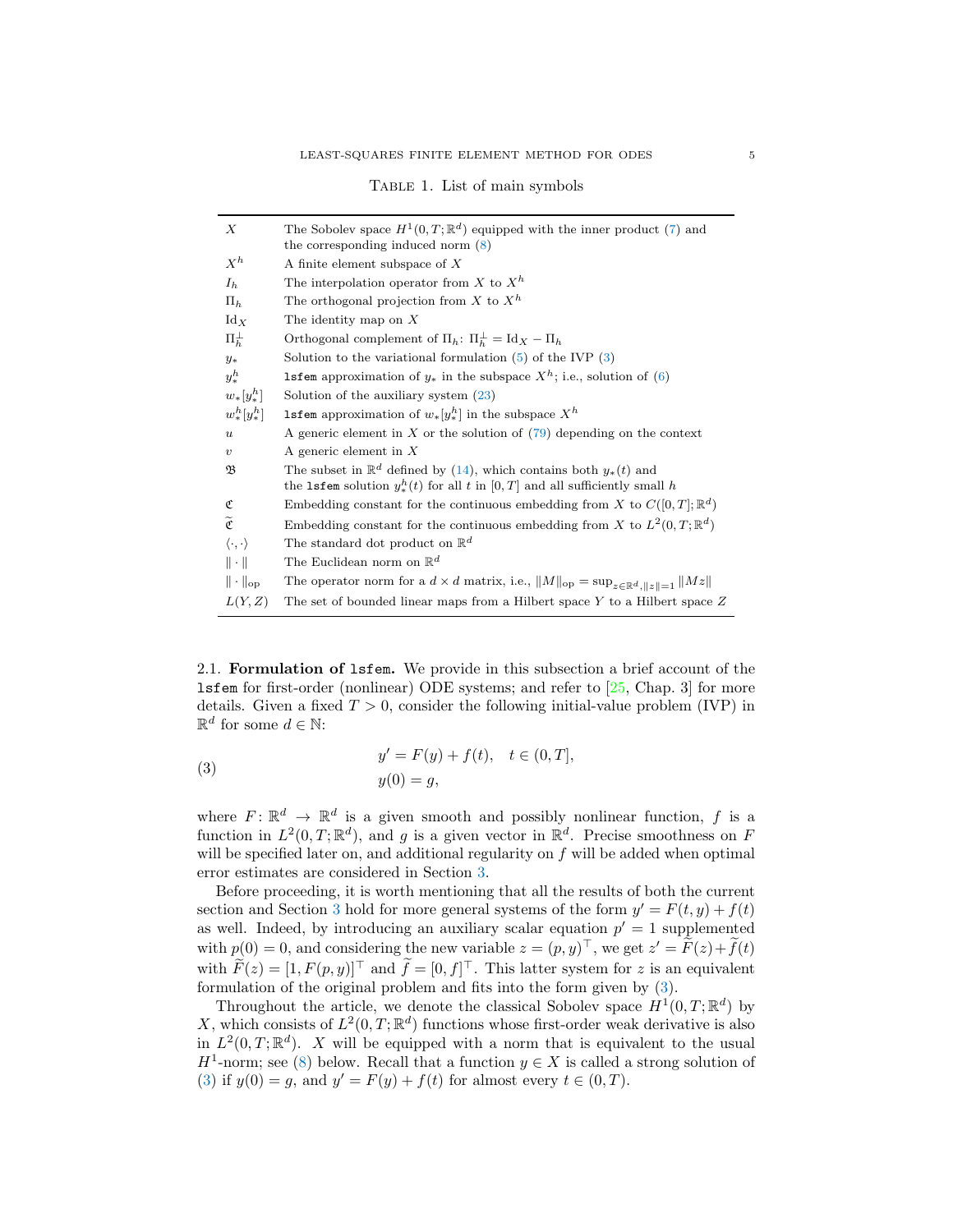The lsfem for the IVP [\(3\)](#page-4-1) relies on a variational reformulation of the ODE system, which seeks for  $y_* \in X$  that minimizes the following objective function

<span id="page-5-0"></span>(4) 
$$
J(y; F, f, g) := \frac{1}{2} ||y' - F(y) - f||_{L^2(0,T; \mathbb{R}^d)}^2 + \frac{1}{2} ||y(0) - g||^2,
$$

where  $\|\cdot\|$  denotes the Euclidean norm on  $\mathbb{R}^d$ . Note that if the IVP [\(3\)](#page-4-1) admits a unique strong solution in  $X$ , then this solution is also the unique solution of the following unconstrained minimization problem:

<span id="page-5-3"></span>(5) Find 
$$
\arg \min_{y \in X} J(y; F, f, g)
$$
.

Given any finite element subspace  $X<sup>h</sup>$  of X, with h denoting the maximal length of the finite elements, the  $l$ **sfem** for the IVP  $(3)$  consists of solving the following analogue of the unconstrained minimization problem  $(5)$  restricted to  $X<sup>h</sup>$ :

<span id="page-5-4"></span>(6) Find 
$$
\arg \min_{y^h \in X^h} J(y^h; F, f, g)
$$
.

Let us introduce the following inner product on  $X$ , which is naturally related to the objective function  $J$  defined in  $(4)$ , i.e.,

<span id="page-5-1"></span>(7) 
$$
\langle u, v \rangle_X = \int_0^T \langle u'(t), v'(t) \rangle \, dt + \langle u(0), v(0) \rangle, \quad \forall \ u, v \in X,
$$

where  $\langle \cdot, \cdot \rangle$  denotes the dot product in  $\mathbb{R}^d$ . The norm on X induced by the above inner product  $\langle \cdot, \cdot \rangle_X$  will be denoted by  $\|\cdot\|_X$ , which is often referred to as the energy norm in the literature, namely,

<span id="page-5-2"></span>(8) 
$$
||u||_X = \sqrt{\langle u, u \rangle_X} = \left( \int_0^T \langle u'(t), u'(t) \rangle dt + \langle u(0), u(0) \rangle \right)^{1/2}, \quad u \in X.
$$

One can check by using basic Sobolev inequalities that the  $\|\cdot\|_X$ -norm is equivalent to the usual Sobolev norm on  $H^1(0,T;\mathbb{R}^d)$  defined by  $||u||_{H^1} = (||u||^2_{L^2(0,T;\mathbb{R}^d)} +$  $||u'||_{L^2(0,T;\mathbb{R}^d)}^2$ . Note, there exist positive constants  $c_1$  and  $c_2$  such that for all  $u \in X$  it holds that  $c_1||u||_X \leq ||u||_{H^1} \leq c_2||u||_X.$ 

For later usage, let us also introduce two embedding constants. First note that since  $H^1(0,T;\mathbb{R}^d)$  is continuously embedded into  $C([0,T];\mathbb{R}^d)$ , see e.g., [\[7,](#page-27-15) Theorem 8.8], then  $X$  equipped with the norm defined in  $(8)$  is also continuously embedded into  $C([0,T];\mathbb{R}^d)$ . Throughout this article, we denote by  $\mathfrak C$  the associated embedding constant, where  $\mathfrak C$  is the smallest constant such that<sup>[1](#page-5-5)</sup>

<span id="page-5-7"></span>(9) 
$$
\max_{t \in [0,T]} ||u(t)|| \leq \mathfrak{C} ||u||_X, \quad \forall u \in X.
$$

We denote also by  $\widetilde{\mathfrak{C}}$  the embedding constant for the continuous embedding from X to  $L^2(0,T;\mathbb{R}^d)$ , which is the smallest constant such that

<span id="page-5-6"></span>(10) 
$$
||u||_{L^2(0,T;\mathbb{R}^d)} \leq \widetilde{\mathfrak{C}}||u||_X, \quad \forall u \in X.
$$

<span id="page-5-5"></span><sup>&</sup>lt;sup>1</sup>For each  $u \in X$ , we always consider its continuous representative in the corresponding equivalent class. There exists a unique such representative for each  $u \in X$ ; cf. [\[7,](#page-27-15) Theorem 8.2].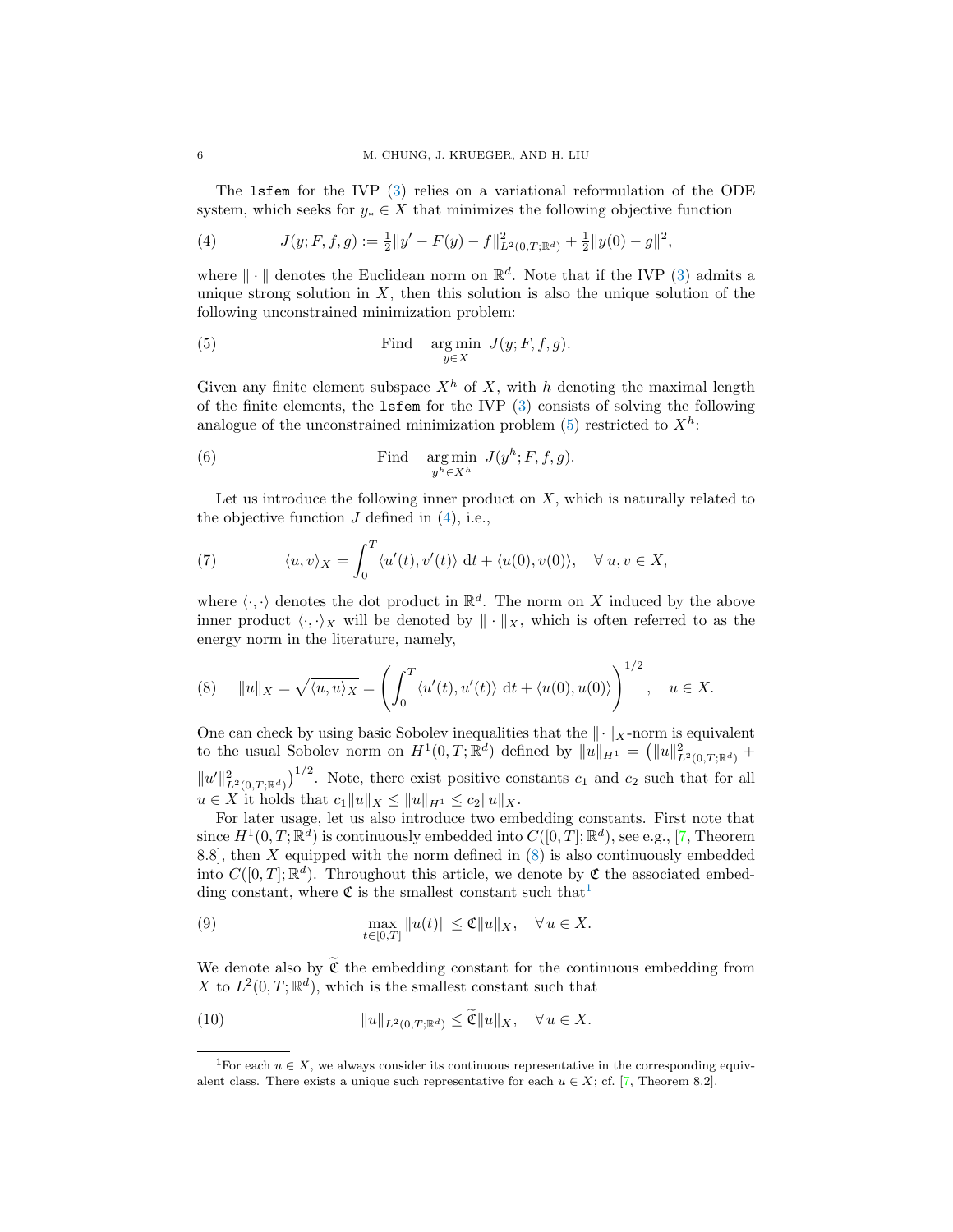<span id="page-6-0"></span>2.2. Convergence of the lsfem solutions. To prepare for the error analysis carried out in Section [3,](#page-6-2) we summarize in this subsection a convergence theorem for the 1sfem solutions as the dimension of the subspace  $X^h$  in [\(6\)](#page-5-4) increases. The treatment makes a direct use of a general result on approximation of abstract nonlinear equations; cf. [\[15,](#page-27-14) Theorem 3.3, p.307] and [\[6,](#page-27-10) Theorem 8.1].

We work with a sequence of finite element subspaces  $\{X^h \subset X\}$ , with h denoting the maximal length of the finite elements, such that

<span id="page-6-3"></span>(11) 
$$
\lim_{h \to 0} \| (\mathrm{Id}_X - \Pi_h) v \|_X = 0, \quad \forall \ v \in X,
$$

where  $\Pi_h: X \to X^h$  denotes the orthogonal projection onto  $X^h$  under the inner product  $\langle \cdot, \cdot \rangle_X$  defined in [\(7\)](#page-5-1).

We denote by DF the Jacobian matrix of F, and by  $\|\cdot\|_{op}$  the operator norm of a bounded linear map from  $\mathbb{R}^d$  onto itself.

<span id="page-6-1"></span>**Theorem 2.1.** Consider the IVP [\(3\)](#page-4-1). Assume that  $f \in L^2(0,T;\mathbb{R}^d)$ ,  $F : \mathbb{R}^d \to \mathbb{R}^d$ is  $C^3$  smooth, and [\(3\)](#page-4-1) has a unique strong solution  $y_*$  in X. Assume also that  $||DF(y_*(t))||_{op}$  is sufficiently small for all  $t \in [0,T]$ . Let  $\mathcal O$  be any given open neighborhood of  $y_*$  in X, and  $\{X^h \subset X\}$  be a sequence of finite element subspaces satisfying [\(11\)](#page-6-3). Then problem [\(6\)](#page-5-4) has a unique solution  $y_*^h$  in  $\mathcal O$  for all sufficiently small h, and  $y^h_*$  converges in X-norm to the solution  $y_*$  of [\(5\)](#page-5-3) as h is reduced to zero,

<span id="page-6-4"></span>(12) 
$$
\lim_{h \to 0} \|y_* - y_*^h\|_X = 0.
$$

Since some detailed calculation is required to recast the problem into the functional form dealt with in [\[15,](#page-27-14) Theorem 3.3, p.307] and also to check the required assumptions therein, we provide a proof of the above theorem in [A](#page-20-0) for the sake of clarity.

With the above convergence result available, we are ready to address the associated error analysis. In particular, we show for the case of piecewise linear elements that the lsfem achieve optimal rate of convergence, which is the rate dictated by the interpolation error.

#### 3. Optimal lsfem error estimates for nonlinear ODEs

<span id="page-6-2"></span>In this section, we derive an optimal error estimates for the lsfem solutions for first-order nonlinear ODE system of the form [\(3\)](#page-4-1). The results are obtained for piecewise linear finite elements. Under suitable assumptions, it is shown that the error bound for lsfem solutions is proportional to the square of the mesh size, which is of the same order as the interpolation error for piecewise linear finite elements.

Let us first introduce the following assumption about the IVP  $(3)$ :

**(A1)** 
$$
f: [0, T] \to \mathbb{R}^d
$$
 is absolutely continuous,  $f'$  belongs to  $L^2(0, T; \mathbb{R}^d)$ , and  $F: \mathbb{R}^d \to \mathbb{R}^d$  is  $C^3$  smooth. The IVP (3) has a unique solution  $y_*$  in X.

Except the strengthened smoothness and integrability requirements on  $f$ , the other parts in Assumption (A1) are the same as those required in Theorem [2.1.](#page-6-1)

In Theorem [2.1,](#page-6-1) a smallness assumption is also made on,  $\|DF(y_*(t))\|_{op}$ , the operator norm of the Jacobian matrix DF along the solution trajectory y∗. For the derivation of error estimates, this technical assumption needs to be further strengthened and augmented to require that both  $\|DF\|_{\text{op}}$  and the local Lipschitz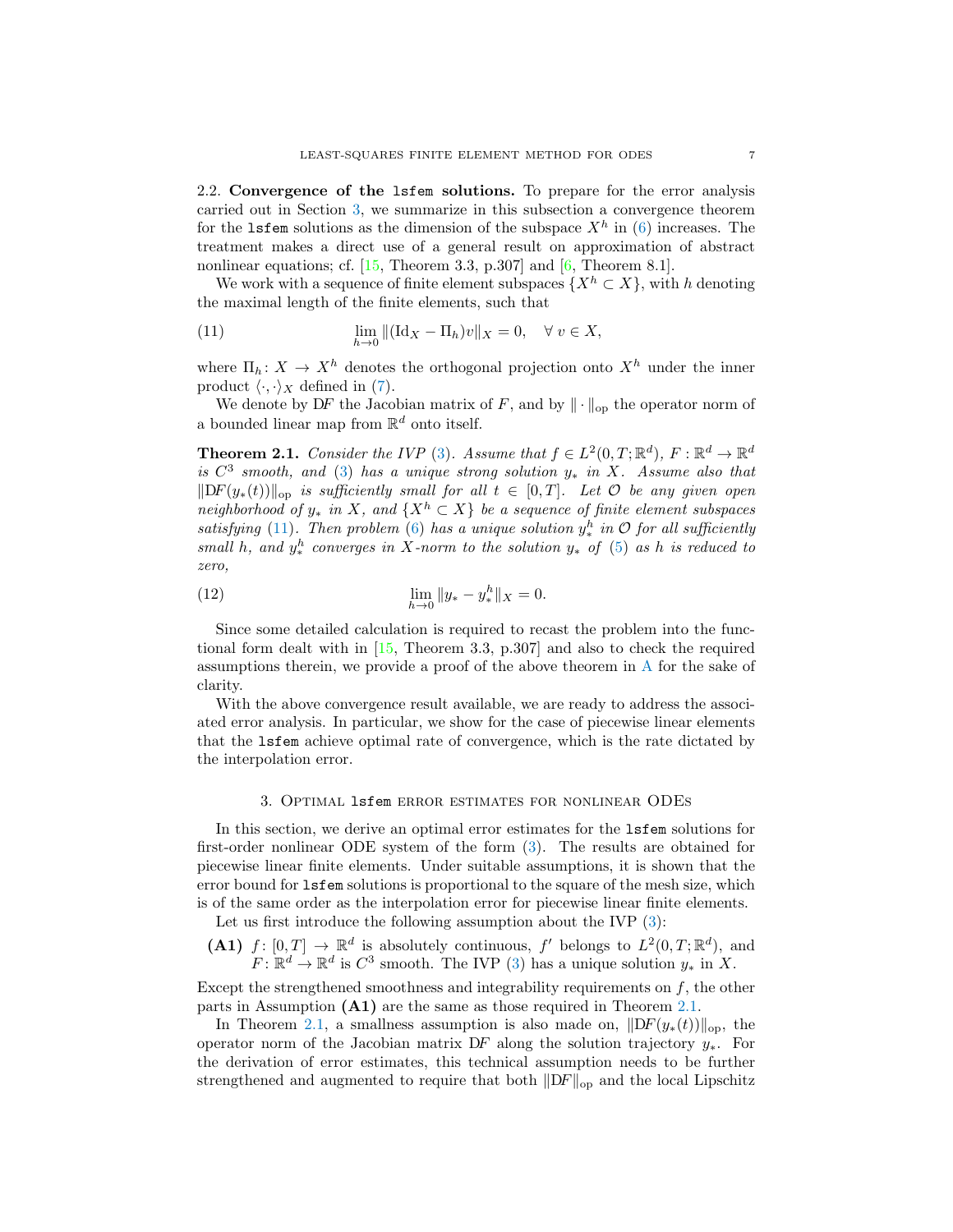constant of F are sufficiently small over a bounded set in  $\mathbb{R}^d$  that contains the solution  $y_*$  as well as the **lsfem** solutions for all time  $t \in [0, T]$ .

We make precise these smallness assumptions on  $F$  below for the sake of clarity. Let us first note that the smallness of  $\|DF(y_*(t))\|_{op}$  required in Theorem [2.1](#page-6-1) is made precise in its proof given by [A.](#page-20-0) It suffices to require that (see  $(98)$ ) (13)

<span id="page-7-2"></span>
$$
\sup_{t\in[0,T]}\|\mathrm{D}F(y_*(t))\|_{\mathrm{op}} < \frac{1}{\sqrt{2T^2+T+\widetilde{\mathfrak{C}}^2+\sqrt{(2T^2+T+\widetilde{\mathfrak{C}}^2)^2+2T\widetilde{\mathfrak{C}}^2(1+2T)}}},
$$

where  $\widetilde{\mathfrak{C}}$  denotes the embedding constant for the continuous embedding from X to  $L^2(0,T;\mathbb{R}^d)$ ; cf. [\(10\)](#page-5-6).

To present the needed augmentations of [\(13\)](#page-7-2), we first establish some notations which will be used throughout this section. We take the neighborhood  $\mathcal{O}$  of  $y_*$  in Theorem [2.1](#page-6-1) to be an open ball in X centered at  $y_*$  with some radius  $r > 0$ , which is denoted by  $B(y_*, r)$ . Let  $\bar{h} > 0$  be chosen such that for each  $h \in (0, \bar{h})$ , the **lsfem** problem [\(6\)](#page-5-4) has a unique solution  $y_*^h$  in  $B(y_*, r)$ ; the existence of such an  $\overline{h}$ is guaranteed by Theorem [2.1.](#page-6-1)

<span id="page-7-1"></span>With the embedding constant  $\mathfrak C$  that ensures [\(9\)](#page-5-7), we define then

(14) 
$$
\mathfrak{B} = \bigcup_{t \in [0,T]} \{ p \in \mathbb{R}^d : ||p - y_*(t)|| < \mathfrak{C}r \}.
$$

Since  $y_*^h$  stays in  $B(y_*, r) \subset X$  for all  $h \in (0, \overline{h})$ , it holds that  $||y_*^h(t) - y_*(t)|| \le$  $\mathfrak{C} \|y_*^h - y_*\|_X < \mathfrak{C} r$ , namely,

(15) 
$$
y_*^h(t) \in \mathfrak{B}, \quad \forall h \in (0, \overline{h}), t \in [0, T].
$$

<span id="page-7-3"></span>The aforementioned smallness assumptions on  $F$  are as follows:

(A2) Assume that [\(13\)](#page-7-2) holds. Let  $r > 0$  be arbitrarily given and  $\bar{h} > 0$  be chosen so that the **1sfem** solution  $y_*^h \in X^h$  stays in the ball  $B(y_*, r) \subset X$  for all  $h \in (0, \overline{h})$ . Let  $\mathfrak{B}$  be the subset in  $\mathbb{R}^d$  defined by [\(14\)](#page-7-1) that contains both  $y_*(t)$  and the **lsfem** solutions  $y_*^h(t)$  for all  $h \in (0,\overline{h})$  and all  $t \in [0,T]$ ; cf. [\(15\)](#page-7-3). Assume that the local Lipschitz constant of  $F$  over  $\mathfrak B$  satisfies

$$
\frac{\operatorname{Lip}(F|_{\mathfrak{B}})T}{\sqrt{2}} < 1,
$$

<span id="page-7-5"></span><span id="page-7-4"></span>and that its Jacobian matrix satisfies

(17) 
$$
\sup_{z \in \mathfrak{B}} \|DF(z)\|_{op} < \frac{1}{\tilde{\mathfrak{C}}},
$$

where  $\|\cdot\|_{\text{op}}$  denotes the operator norm of a bounded linear map from  $\mathbb{R}^d$ onto itself, and  $\mathfrak C$  is the same as given in [\(13\)](#page-7-2).

Of course, all the three conditions  $(13)$ ,  $(16)$ , and  $(17)$  in  $(A2)$  can be summarized into one assumption of the form  $\sup_{z\in\mathfrak{B}}||DF(z)||_{\text{op}} < C$  with C taken to be the right-hand-side (RHS) of [\(13\)](#page-7-2). However, we prefer to keep them separate in the hope for future improvements since they are used in separate parts of the proof.

The main result of this section is summarized in the following theorem.

<span id="page-7-0"></span>**Theorem 3.1.** Given a sequence of subspaces  $\{X^h \subset X\}$  satisfying [\(11\)](#page-6-3) and spanned by piecewise linear basis functions, let us consider for each  $X<sup>h</sup>$  the leastsquares finite element approximation  $(6)$  of the nonlinear IVP  $(3)$ . Assume the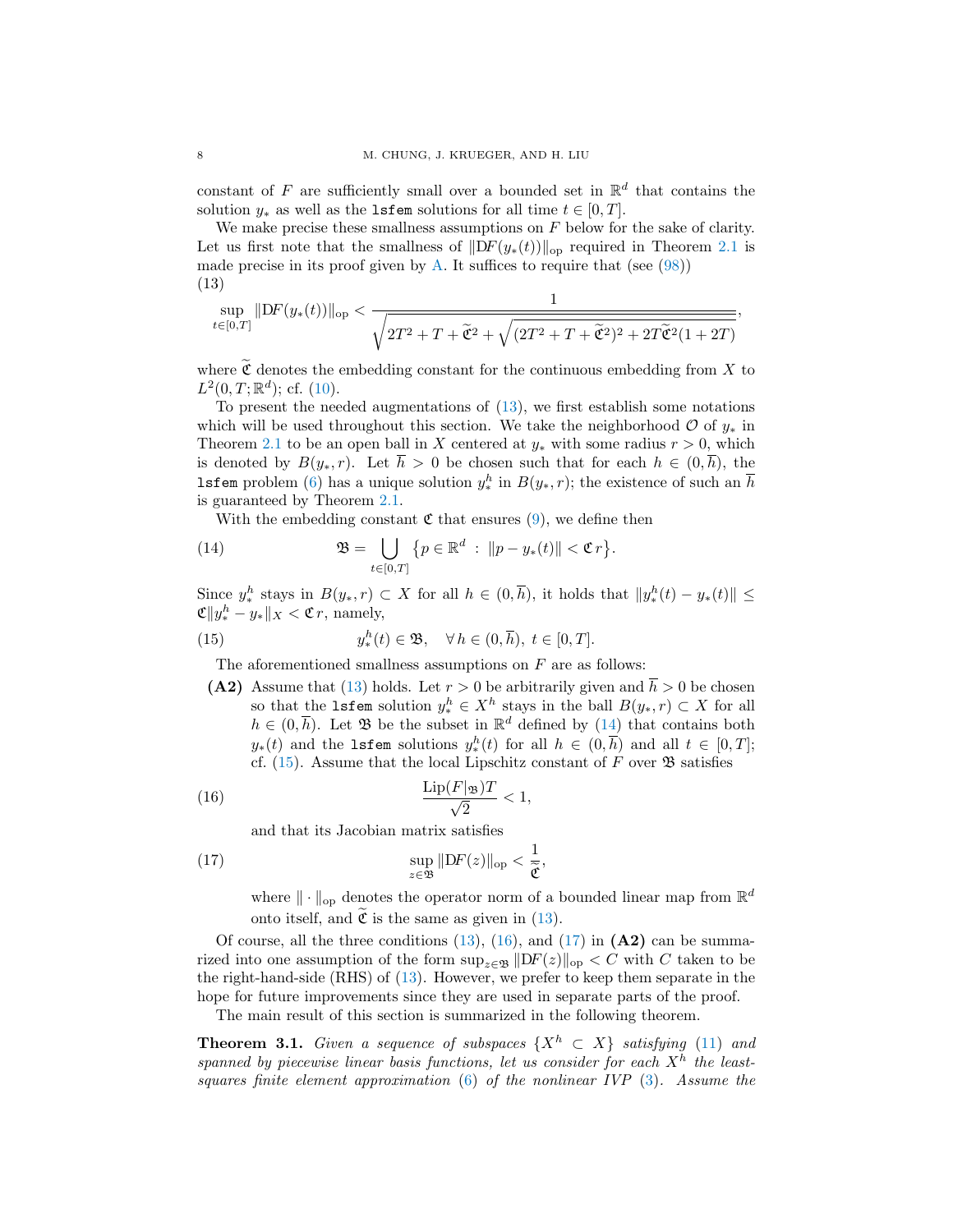assumptions (A1) and (A2) hold. Let  $\overline{h}$  be as given in (A2). Then, there exists a constant  $C > 0$  independent of h such that the **1sfem** solution  $y_*^h$  of [\(3\)](#page-4-1) satisfies:

<span id="page-8-6"></span>(18) 
$$
||y_*^h - y_*||_{L^2(0,T;\mathbb{R}^d)} \leq Ch^2, \qquad \forall \ h \in (0,\overline{h}).
$$

We first recall a well known error estimate for the special case of the IVP  $(3)$ , in which  $F$  is identically zero. We consider for the moment

<span id="page-8-3"></span>(19) 
$$
\widetilde{y}' = f(t), \quad t \in (0, T],
$$

$$
\widetilde{y}(0) = g.
$$

In this case, its solution is obviously given by

<span id="page-8-7"></span>(20) 
$$
\widetilde{y}_*(t) = g + \int_0^t f(s) \, ds, \quad t \in [0, T].
$$

For a given finite element subspace  $X^h$ , the corresponding **lsfem** approximation  $\widetilde{y}_*^h$  is obtained by solving is obtained by solving

<span id="page-8-4"></span>(21) 
$$
\underset{\tilde{y}^h \in X^h}{\arg \min} \frac{1}{2} \|(\tilde{y}^h)' - f\|_{L^2(0,T;\mathbb{R}^d)}^2 + \frac{1}{2} \|\tilde{y}^h(0) - g\|^2.
$$

<span id="page-8-1"></span>**Lemma 3.1.** Consider the problem [\(19\)](#page-8-3). Assume that  $f : [0, T] \to \mathbb{R}^d$  is absolutely continuous and f' belongs to  $L^2(0,T;\mathbb{R}^d)$ . Assume also that  $X^h$  is spanned by piecewise linear basis functions. Then, for each such  $X<sup>h</sup>$ , there exists a unique **lsfem** solution that solves [\(21\)](#page-8-4), which is given by  $\tilde{y}_k^h = \Pi_h \tilde{y}_*$ , where  $\tilde{y}_*$  is the the solution of (10) and  $\Pi_1$  denotes the orthogonal projection from X onto  $X^h$ the solution of [\(19\)](#page-8-3) and  $\Pi_h$  denotes the orthogonal projection from X onto  $X^h$ . Moreover, there exists a positive constant  $C$  independent of  $h$  such that

<span id="page-8-8"></span>(22) 
$$
\|\widetilde{y}_* - \widetilde{y}_*^h\|_{L^2(0,T;\mathbb{R}^d)} \leq Ch^2 \|\widetilde{y}_*^{\prime}\|_{L^2(0,T;\mathbb{R}^d)}.
$$

Although the above results are classical, we provide in [B](#page-26-0) some elements of the proof for the sake of completeness.

Note that since the  $L^2$ -error of piecewise linear interpolation for general function in  $H^2(0,T;\mathbb{R}^d)$  is of the order  $h^2$  (cf. Lemma [3.2](#page-9-0) below), the above result shows that the corresponding lsfem provides the optimal convergence rate for the special case [\(19\)](#page-8-3). However, the proof of Lemma [3.1](#page-8-1) admits no straightforward extension to the general nonlinear case.

To bridge the gap between the setting of Lemma [3.1](#page-8-1) (dealing with  $F = 0$ ) and that of Theorem [3.1](#page-7-0) (dealing with general nonlinear  $F$ ), we introduce now an auxiliary system that will serve as a pivot in the estimates presented below. We consider, for a given  $l$ **sfem** solution  $y_*^h$  of the IVP [\(3\)](#page-4-1), the following auxiliary system

<span id="page-8-0"></span>(23) 
$$
w' = F(y^h_*(t)) + f(t), \quad t \in (0, T],
$$

$$
w(0) = g.
$$

First note that the IVP [\(23\)](#page-8-0) fits into the form of [\(19\)](#page-8-3) since  $F(y_*^h(t)) + f(t)$ is known once  $y_*^h$  is given. Lemma [3.1](#page-8-1) is thus applicable. It follows that [\(23\)](#page-8-0) always admits a unique  $\texttt{lsfem}$  solution  $w^h_*[y^h_*]$  under the assumption of Lemma [3.1.](#page-8-1) Moreover, denoting by  $w_*[y_*^h]$  the solution of [\(23\)](#page-8-0), it holds that

<span id="page-8-5"></span>(24) 
$$
w^h_*[y^h_*] = \Pi_h w_*[y^h_*],
$$

and that

<span id="page-8-2"></span>(25) 
$$
||w_*[y_*^h] - w_*^h[y_*^h]||_{L^2(0,T;\mathbb{R}^d)} \leq Ch^2 ||(w_*[y_*^h])''||_{L^2(0,T;\mathbb{R}^d)}.
$$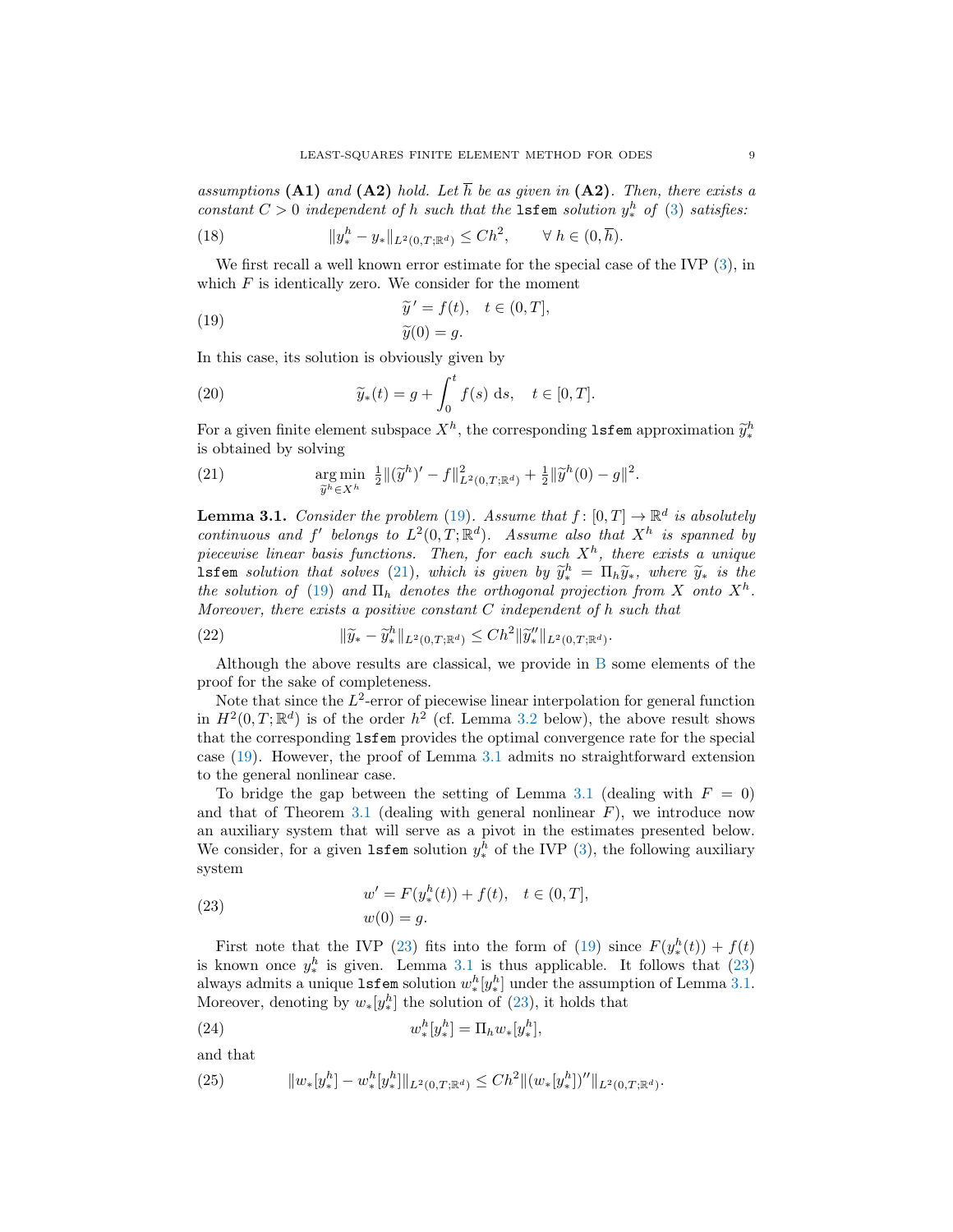We aim to derive the following estimate of  $||y_*^h - w_*^h[y_*^h]||_{L^2(0,T;\mathbb{R}^d)}$ .

<span id="page-9-1"></span>**Proposition 3.2.** For each given  $X^h$ , the following estimate holds for the 1sfem solution  $y^h_*$  of the nonlinear problem [\(3\)](#page-4-1) and the 1sfem solution  $w^h_*[y^h_*]$  of the problem [\(23\)](#page-8-0):

<span id="page-9-9"></span>(26) 
$$
||y_*^h - w_*^h[y_*^h]||_X \leq \frac{C ||(w_*[y_*^h])''||_{L^2(0,T;\mathbb{R}^d)}}{1 - \widetilde{\mathfrak{C}} \sup_{z \in \mathfrak{B}} ||DF(z)||_{\text{op}}} h^2,
$$

where  $C > 0$  denotes a universal constant independent of h, and  $\tilde{\mathfrak{C}}$  denotes the embedding constant between  $L^2(0,T;\mathbb{R}^d)$  and X.

We present next a few lemmas that will be used in the proof of the above Proposition.

<span id="page-9-0"></span>**Lemma 3.2.** Let  $X^h$  be a subspace of X spanned by piecewise linear basis functions. Given any  $f \in X$ , denote by  $I_h f$  the interpolant of f in  $X^h$ . Then, there exists a positive constant C independent of h such that the following inequalities hold for all f in the subspace  $H^2(0,T;\mathbb{R}^d) \subset X$ :

(27a)  $||f - I_h f||_{L^2(0,T;\mathbb{R}^d)} \leq Ch^2 ||f''||_{L^2(0,T;\mathbb{R}^d)},$ 

<span id="page-9-5"></span>(27b) 
$$
||f' - (I_h f)'||_{L^2(0,T;\mathbb{R}^d)} \leq C h ||f''||_{L^2(0,T;\mathbb{R}^d)},
$$

<span id="page-9-4"></span>(27c) 
$$
||f - \Pi_h f||_X \leq C h ||f''||_{L^2(0,T;\mathbb{R}^d)}.
$$

The first two inequalities above are classical; see e.g.,  $[25, Section 2.5]$  for a proof. The estimate [\(27c\)](#page-9-4) follows from [\(27b\)](#page-9-5) by noting that

<span id="page-9-6"></span>(28) 
$$
||f - \Pi_h f||_X \le ||f - I_h f||_X = ||f' - (I_h f)'||_{L^2(0,T;\mathbb{R}^d)}.
$$

The first inequality in [\(28\)](#page-9-6) holds because for any  $f \in X$ , its projection  $\Pi_h f$  minimizes the residual error  $||f - v^h||_X$  among all  $v^h \in X^h$ . Note also that since  $t = 0$  is an interpolation point of the piecewise linear finite element subspace  $X<sup>h</sup>$ , it holds that  $f(0) - I_h f(0) = 0$ . The second equality in [\(28\)](#page-9-6) follows.

<span id="page-9-2"></span>**Lemma 3.3.** Let  $y^h_*$  be the  $\text{lsfem}$  solution of the nonlinear problem [\(3\)](#page-4-1) as specified in Theorem [3.1.](#page-7-0) Let  $w_*[y_*^h]$  be the solution of the auxiliary problem [\(23\)](#page-8-0). We define

<span id="page-9-3"></span>(29) 
$$
\Gamma(t; v^h) = \int_0^t DF(y_*^h(s))v^h(s) ds, \qquad t \in [0, T], v^h \in X^h.
$$

Then, the following identity holds

<span id="page-9-7"></span>(30) 
$$
\langle y_*^h - w_*[y_*^h], v^h - \Gamma(\cdot; v^h) \rangle_X = 0, \quad \forall v^h \in X^h.
$$

Proof. The equality [\(30\)](#page-9-7) is just a reformulation of the first-order necessary condition for  $y_*^h$  to be a solution of the minimization problem [\(6\)](#page-5-4). Indeed, note that this latter condition is given by  $(91)$ 

<span id="page-9-8"></span>
$$
\int_0^T \langle (y_*^h)' - F(y_*^h) - f, (v^h)' - DF(y_*^h)v^h \rangle dt + \langle y_*^h(0) - g, v^h(0) \rangle = 0, \ \forall \ v^h \in X^h,
$$

see [\(88\)](#page-23-0) in Appendix [A.](#page-20-0) Note also that

$$
w_*[y_*^h] = g + \int_0^t F(y_*^h(s)) + f(s) \, ds.
$$

Then, [\(30\)](#page-9-7) follows from [\(31\)](#page-9-8) by simply noting that  $(w_*[y_*^h])'(t) = F(y_*^h(t)) + f(t)$ ,  $\Gamma'(t; v^h) = DF(y_*^h(t))v^h(t), w_*[y_*^h](0) = g$ , and  $\Gamma(0; v^h) = 0.$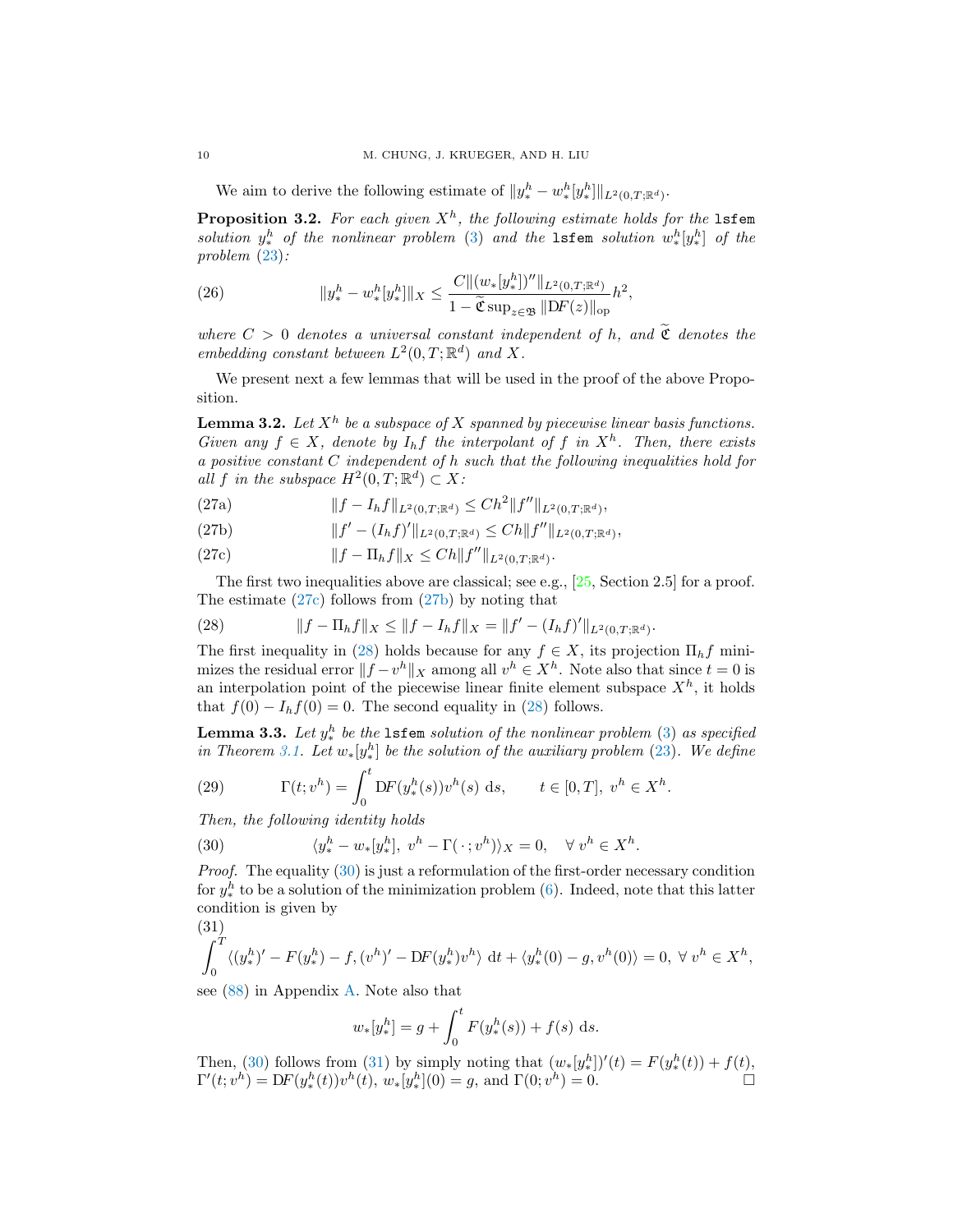The above identity [\(30\)](#page-9-7) serves as the starting point of our estimates for the term  $y_*^h - w_*^h[y_*^h]$ . For this purpose, we split  $\Gamma$  defined by [\(29\)](#page-9-3) as

(32) 
$$
\Gamma(t; v^h) = \Pi_h \Gamma(t; v^h) + \Pi_h^{\perp} \Gamma(t; v^h),
$$

where  $\Pi_h^{\perp} = \text{Id}_X - \Pi_h$ .

<span id="page-10-2"></span><span id="page-10-1"></span>To simplify the notations, we also denote

(33) 
$$
\gamma = y_*^h - w_*[y_*^h].
$$

Using  $(32)$  and  $(33)$  in  $(30)$ , we obtain (34)

<span id="page-10-8"></span>
$$
\langle \gamma, v^h - \Pi_h \Gamma(\cdot; v^h) \rangle_X = \langle \gamma, \Pi_h^{\perp} \Gamma(\cdot; v^h) \rangle_X = \langle \Pi_h^{\perp} \gamma, \Pi_h^{\perp} \Gamma(\cdot; v^h) \rangle_X, \quad \forall \, v^h \in X^h.
$$

The estimation of the RHS in the above identity will be considered in Lemma [3.4;](#page-10-0) and the left-hand-side (LHS) will be considered in Lemma [3.5.](#page-11-0)

<span id="page-10-0"></span>**Lemma 3.4.** Let  $\Gamma$  and  $\gamma$  be defined in [\(29\)](#page-9-3) and [\(33\)](#page-10-2), respectively. Let  $\overline{h}$  be as specified in Theorem [3.1.](#page-7-0) Then, there exists a constant  $C > 0$  independent of h, such that for any  $h \in (0, \overline{h})$ , it holds that

<span id="page-10-5"></span>
$$
(35) \qquad |\langle \Pi_h^{\perp} \gamma, \Pi_h^{\perp} \Gamma(\cdot; v^h) \rangle_X| \le C \| (w_* [y_*^h])'' \|_{L^2(0,T;\mathbb{R}^d)} \| v^h \|_X h^2, \quad \forall \ v^h \in X^h.
$$

Proof. The result follows essentially from the estimate [\(27c\)](#page-9-4) in Lemma [3.2.](#page-9-0) First note that since  $\gamma = y_*^h - w_*[y_*^h]$  and  $y_*^h \in X^h$ , we have  $\Pi_h^{\perp} \gamma = \Pi_h^{\perp} (y_*^h - w_*[y_*^h]) =$  $-\Pi_h^{\perp} w_*[y_*^h]$ . This together with [\(27c\)](#page-9-4) implies that

(36) 
$$
\|\Pi_h^{\perp}\gamma\|_X \leq Ch \|(w_*[y_*^h])''\|_{L^2(0,T;\mathbb{R}^d)}.
$$

Again by [\(27c\)](#page-9-4), we have also

(37) 
$$
\|\Pi_h^{\perp} \Gamma(\cdot; v^h)\|_X \le Ch \|\Gamma''(\cdot; v^h)\|_{L^2(0,T;\mathbb{R}^d)}
$$

It remains to estimate  $\|\Gamma''(\cdot; v^h)\|_{L^2(0,T;\mathbb{R}^d)}$ .

Since  $\Gamma'(t; v^h) = DF(y^h_*(t))v^h(t)$ , we get for almost every t in  $[0, T]$  that

<span id="page-10-7"></span><span id="page-10-6"></span>
$$
\Gamma''(t; v^h) = [D^2 F(y_*^h(t))(y_*^h(t))']v^h(t) + DF(y_*^h(t))(v^h(t))'.
$$

.

Then,

<span id="page-10-4"></span>(38)  
\n
$$
\|\Gamma''(\cdot\,;v^h)\|_{L^2(0,T;\mathbb{R}^d)}^2 = \int_0^T \left\| [\mathcal{D}^2 F(y_*^h(t))(y_*^h(t))']v^h(t) + \mathcal{D}F(y_*^h(t))(v^h(t))'\right\|^2 dt.
$$

Note that

<span id="page-10-3"></span>(39)  

$$
\int_0^T \left\| [\mathbf{D}^2 F(y_*^h(t)) (y_*^h(t))'] v^h(t) \right\|^2 dt
$$

$$
\leq \int_0^T \|\mathbf{D}^2 F(y_*^h(t)) (y_*^h(t))'\|_{\text{op}}^2 \|v^h(t)\|^2 dt
$$

$$
\leq \left(\max_{t \in [0,T]} \|v^h(t)\|^2\right) \int_0^T \|\mathbf{D}^2 F(y_*^h(t)) (y_*^h(t))'\|_{\text{op}}^2 dt,
$$

where  $\|\cdot\|_{\text{op}}$  is the operator norm of a matrix (cf. Table [1\)](#page-4-2). To proceed further, note that for any  $z \in \mathbb{R}^d$ , the Hessian  $D^2F(z)$  is a bounded linear map from  $\mathbb{R}^d$  into  $L(\mathbb{R}^d, \mathbb{R}^d)$ . We denote by  $\|D^2F(z)\|$  the operator norm of  $D^2F(z)$ . Namely,

(40) 
$$
\|\text{D}^2 F(z)\| = \sup_{w \in \mathbb{R}^d, \|w\|=1} \| \text{D}^2 F(z)w \|_{\text{op}}.
$$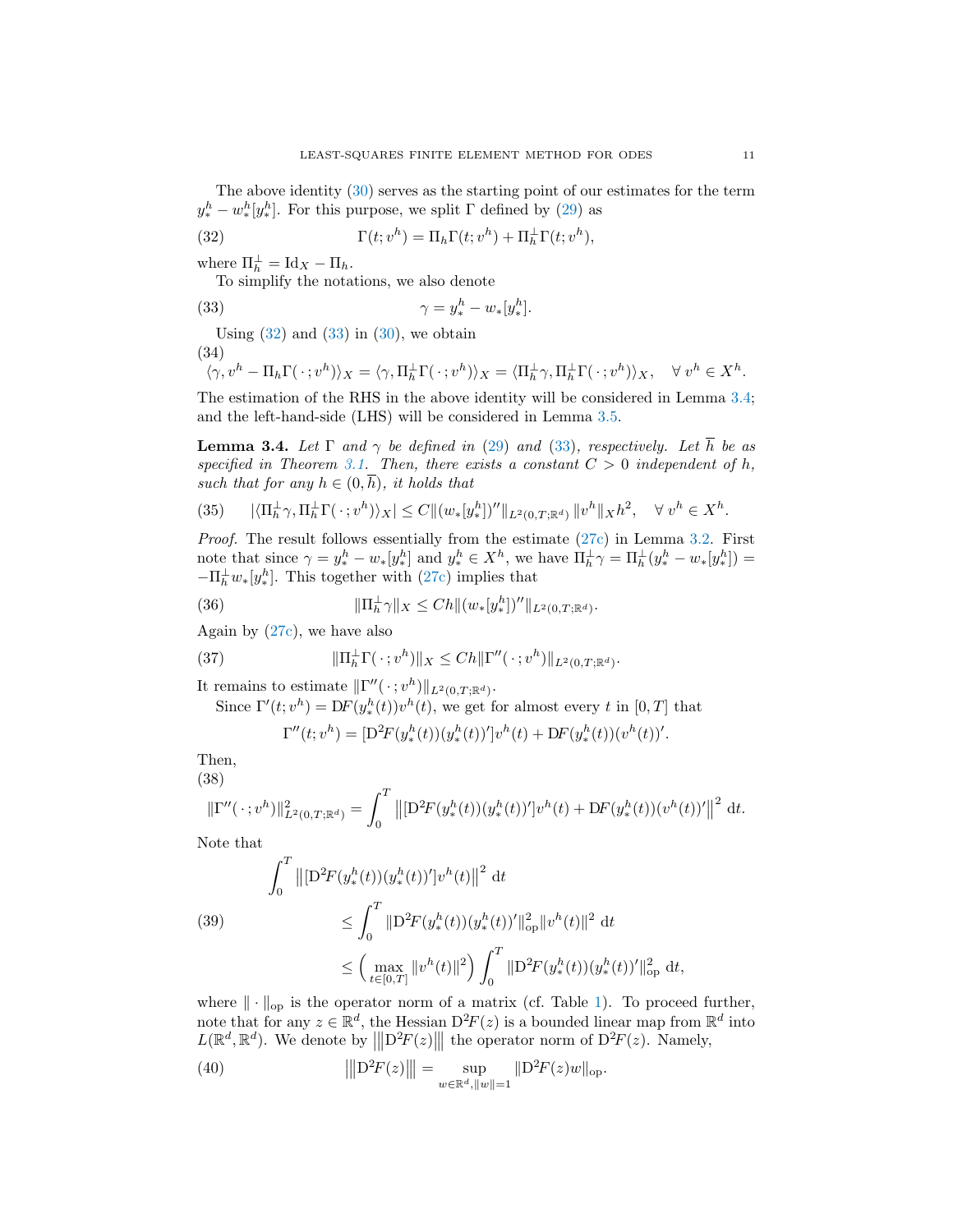Since F is assumed to be  $C^3$ ,  $\left\|D^2F(z)\right\|$  is bounded for all z on any bounded set of  $\mathbb{R}^d$ . Let  $\mathfrak{B}$  be the subset in  $\mathbb{R}^d$  defined by [\(14\)](#page-7-1). We get then

<span id="page-11-1"></span>(41)  

$$
\int_0^T \|D^2 F(y_*^h(t))(y_*^h(t))'\|_{op}^2 dt \le \sup_{z \in \mathfrak{B}} \|D^2 F(z)\|^2 \int_0^T \|(y_*^h(t))'\|^2 dt
$$

$$
\le \sup_{z \in \mathfrak{B}} \|D^2 F(z)\|^2 \|y_*^h\|_X^2
$$

$$
\le \sup_{z \in \mathfrak{B}} \|D^2 F(z)\|^2 (r + \|y_*\|_X)^2,
$$

where the last inequality follows since  $y_*^h \in B(y_*, r)$  for all  $h \in (0, \overline{h})$ ; cf. Assumption (A2). Using [\(41\)](#page-11-1) in [\(39\)](#page-10-3) and noticing that  $\max_{t \in [0,T]} ||v^h(t)|| \leq \mathfrak{C} ||v^h||_X$  (cf. [\(9\)](#page-5-7)), we get (42)

<span id="page-11-2"></span>
$$
\int_0^T \left\| \left[ \mathbf{D}^2 F(y_*^h(t)) (y_*^h(t))' \right] v^h(t) \right\|^2 dt \leq \left( \mathfrak{C} \sup_{z \in \mathfrak{B}} \left\| \mathbf{D}^2 F(z) \right\| (r + \|y_*\|_X) \|v^h\|_X \right)^2.
$$

Note also that

<span id="page-11-3"></span>(43) 
$$
\int_0^T \left\| \mathrm{D}F(y_*^h(t))(v^h(t))' \right\|^2 \, \mathrm{d}t \le \int_0^T \|\mathrm{D}F(y_*^h(t))\|_{\mathrm{op}}^2 \|(v^h(t))'\|^2 \, \mathrm{d}t
$$

$$
\le \sup_{z \in \mathfrak{B}} \|\mathrm{D}F(z)\|_{\mathrm{op}}^2 \|v^h\|_X^2.
$$

By using  $(42)$  and  $(43)$ , we get from  $(38)$  that

<span id="page-11-4"></span>(44) 
$$
\|\Gamma''(\cdot; v^h)\|_{L^2(0,T;\mathbb{R}^d)} \leq C \|v^h\|_X,
$$

where the constant  $C > 0$  depends on  $\sup_{z \in \mathfrak{B}} ||DF(z)||_{\text{op}}, \sup_{z \in \mathfrak{B}} ||D^2F(z)||$ ,  $||y_*||$ and the embedding constant  $\mathfrak{C}$ , but is independent of h. The desired estimate [\(35\)](#page-10-5) follows now from [\(36\)](#page-10-6), [\(37\)](#page-10-7) and [\(44\)](#page-11-4).

The term  $\langle \gamma, v^h - \Pi_h \Gamma(\cdot; v^h) \rangle_X$  on the LHS of Eq. [\(34\)](#page-10-8) can be handled using the following lemma.

<span id="page-11-0"></span>**Lemma 3.5.** Let  $\widetilde{\mathfrak{C}} > 0$  be the embedding constant between  $L^2(0,T;\mathbb{R}^d)$  and X. If

(45) 
$$
\widetilde{\mathfrak{C}} \sup_{z \in \mathfrak{B}} \|DF(z)\|_{\text{op}} < 1,
$$

then there exists a unique  $\widehat{v}^h \in X^h$  satisfying

<span id="page-11-5"></span>(46) 
$$
\widehat{v}^h - \Pi_h \Gamma(\cdot; \widehat{v}^h) = y_*^h - w_*^h [y_*^h].
$$

Moreover, it holds that

<span id="page-11-6"></span>(47) 
$$
\|\widehat{v}^h\|_X \leq \frac{1}{1 - \widetilde{\mathfrak{C}} \sup_{z \in \mathfrak{B}} \|DF(z)\|_{\text{op}}} \|y_*^h - w_*^h[y_*^h]\|_X.
$$

*Proof.* Note that the map  $\Psi: v^h \to \Pi_h \Gamma(\cdot; v^h)$  is a bounded linear map from  $X^h$ onto itself. To guarantee the existence of a unique  $\hat{v}^h$  that satisfies [\(46\)](#page-11-5), we only need to show that  $\mathbf{I}_{d+1}$  is invertible. By the definition of  $\mathbf{F}$  in (20), we have need to show that  $\mathrm{Id}_{X^h} - \Psi$  is invertible. By the definition of  $\Gamma$  in [\(29\)](#page-9-3), we have

$$
\begin{aligned} \|\Psi(v_h)\|_X &= \|\Pi_h \Gamma(\,\cdot\,; v^h)\|_X \le \max_{t \in [0,T]} \|\mathrm{D}F(y^h_*(t))\|_{\mathrm{op}} \|v^h\|_{L^2(0,T;\mathbb{R}^d)} \\ &\le \widetilde{\mathfrak{C}} \sup_{z \in \mathfrak{B}} \|\mathrm{D}F(z)\|_{\mathrm{op}} \|v^h\|_X, \quad \forall \ v^h \in X^h. \end{aligned}
$$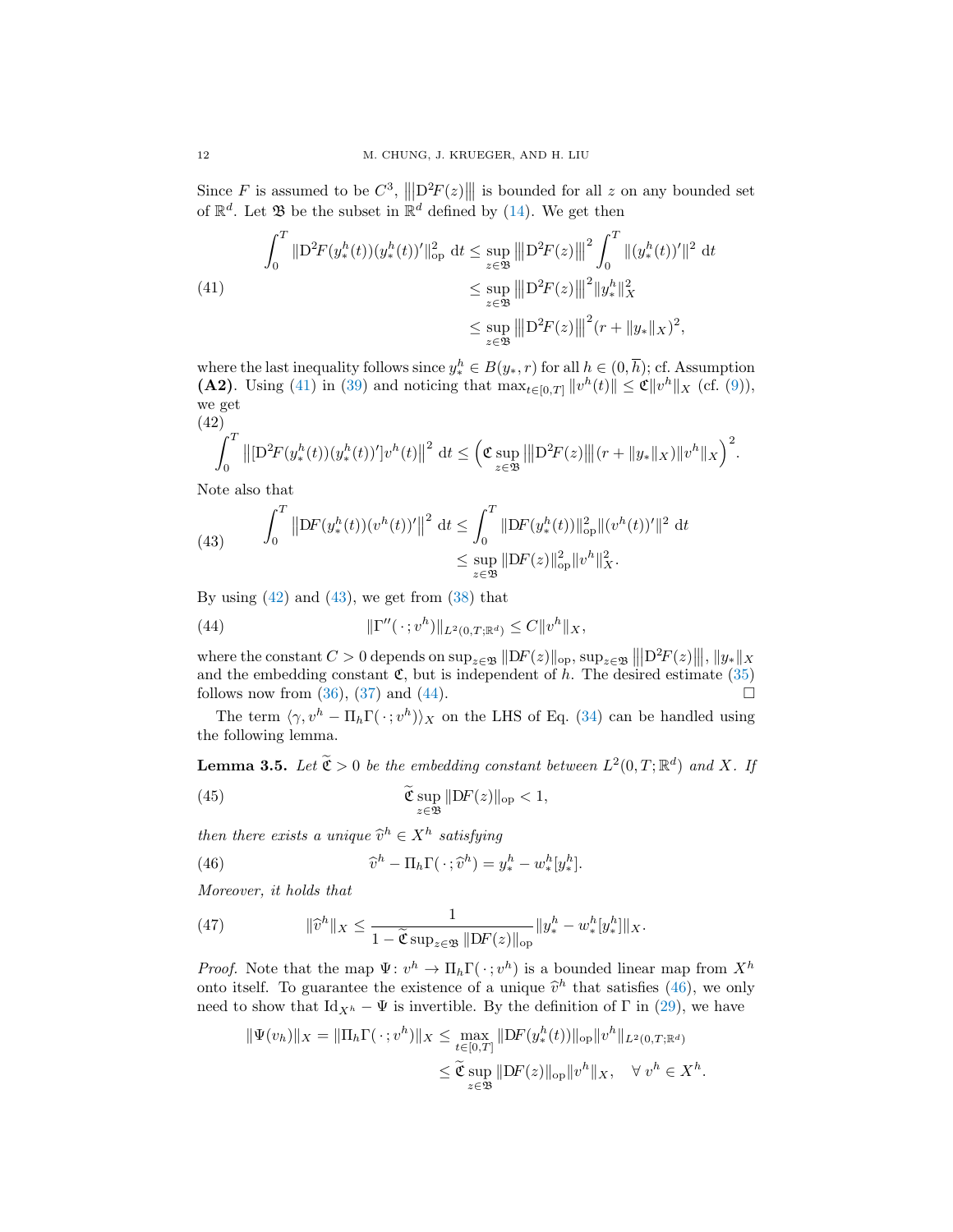We get then

<span id="page-12-0"></span>(48) 
$$
\|v_h - \Psi(v_h)\|_X \geq (1 - \widetilde{\mathfrak{C}} \sup_{z \in \mathfrak{B}} \|DF(z)\|_{\text{op}}) \|v_h\|_X, \quad \forall \ v^h \in X^h.
$$

Since  $\widetilde{\mathfrak{C}} \sup_{z \in \mathfrak{B}} ||DF(z)||_{op} < 1$  by our assumption, it follows that the operator norm of Id<sub>Xh</sub> –  $\Psi$  is bounded below by  $1 - \widetilde{\mathfrak{C}} \sup_{z \in \mathfrak{B}} ||DF(z)||_{op}$ . It is thus indeed invertible. The estimate (47) follows directly from (46) and (48). invertible. The estimate  $(47)$  follows directly from  $(46)$  and  $(48)$ .

We are now in position to prove Proposition [3.2.](#page-9-1)

**Proof of Proposition** [3.2.](#page-9-1) With  $\hat{v}^h$  chosen so that [\(46\)](#page-11-5) holds and recall the definition of  $\alpha$  given by (33), we get of  $\gamma$  given by [\(33\)](#page-10-2), we get

<span id="page-12-1"></span>(49) 
$$
\langle \gamma, \hat{v}^h - \Pi_h \Gamma(\cdot; \hat{v}^h) \rangle_X = \langle y^h_* - w_* [y^h_*], y^h_* - w^h_* [y^h_*] \rangle_X.
$$

By rewriting  $y_*^h - w_*[y_*^h]$  as  $y_*^h - w_*[y_*^h] = (y_*^h - w_*^h[y_*^h]) + (w_*^h[y_*^h] - w_*[y_*^h])$ , and recalling from [\(24\)](#page-8-5) that  $w_*^h[y_*^h] - w_*[y_*^h] = -\prod_h^{\perp} w_*[y_*^h]$  lives in the orthogonal complement of  $X^h$ , we obtain

<span id="page-12-2"></span>
$$
\langle y_*^h - w_*[y_*^h], y_*^h - w_*^h[y_*^h] \rangle_X = \langle y_*^h - w_*^h[y_*^h], y_*^h - w_*^h[y_*^h] \rangle_X = \|y_*^h - w_*^h[y_*^h]\|_X^2.
$$

Using this identity in [\(49\)](#page-12-1), we get

(50) 
$$
\langle \gamma, \widehat{v}^h - \Pi_h \Gamma(\cdot; \widehat{v}^h) \rangle_X = ||y_*^h - w_*^h [y_*^h]||_X^2.
$$

Note also that by taking  $v^h = \hat{v}^h$  in [\(34\)](#page-10-8), we have

<span id="page-12-3"></span>(51) 
$$
\langle \gamma, \widehat{v}^h - \Pi_h \Gamma(\cdot; \widehat{v}^h) \rangle_X = \langle \Pi_h^{\perp} \gamma, \Pi_h^{\perp} \Gamma(\cdot; \widehat{v}^h) \rangle_X.
$$

Now, it follows from  $(50)$ ,  $(51)$ , and  $(35)$  that

<span id="page-12-4"></span>(52) 
$$
\|y_*^h - w_*^h[y_*^h]\|_X^2 \leq C \|(w_*[y_*^h])''\|_{L^2(0,T;\mathbb{R}^d)} \|\widehat{v}^h\|_X h^2.
$$

Recall also from Lemma [3.5](#page-11-0) that

<span id="page-12-5"></span>(53) 
$$
\|\widehat{v}^h\|_X \leq \frac{1}{1 - \widetilde{\mathfrak{C}} \sup_{z \in \mathfrak{B}} \|DF(z)\|_{\text{op}}} \|y_*^h - w_*^h [y_*^h] \|_X.
$$

The desired estimate [\(26\)](#page-9-9) follows from [\(52\)](#page-12-4) and [\(53\)](#page-12-5).  $\Box$ 

In the proof of the main theorem given below, we require an upper bound of the term  $\|(w_*[y_*^h])''\|_{L^2(0,T;\mathbb{R}^d)}$  appearing on the RHS of [\(26\)](#page-9-9). This bound should be furthermore independent of the **1sfem** solution  $y^h_*$ . We derive now such a bound. For this purpose, we make use of the solution to the IVP

<span id="page-12-6"></span>(54) 
$$
w' = F(y_*(t)) + f(t), \quad t \in (0, T],
$$

$$
w(0) = g.
$$

<span id="page-12-9"></span>**Lemma 3.6.** Let r,  $\overline{h}$ , and  $\mathfrak{B}$  be as specified in Assumption (A2). Let  $w_*[y_*]$  be the solution of [\(54\)](#page-12-6). Then, for each  $h \in (0, \overline{h})$ , the solution  $w_*[y_*^h]$  of the problem [\(23\)](#page-8-0) can be estimated as:

<span id="page-12-7"></span>
$$
(55)\ \|(w_*[y_*^h])''\|_{L^2(0,T;\mathbb{R}^d)} \leq \|(w_*[y_*])''\|_{L^2(0,T;\mathbb{R}^d)} + \sup_{z\in\mathfrak{B}} \|DF(z)\|_{\text{op}} \Big(r+2\|y_*\|_X\Big).
$$

Proof. Note that by using the triangle inequality,

<span id="page-12-8"></span>
$$
(56)\ \| (w_*[y_*^h])'' \|_{L^2(0,T;\mathbb{R}^d)} \leq \| (w_*[y_*^h] - w_*[y_*])'' \|_{L^2(0,T;\mathbb{R}^d)} + \| (w_*[y_*])'' \|_{L^2(0,T;\mathbb{R}^d)},
$$

we only need to estimate the term  $\|(w_*[y_*^h] - w_*[y_*])''\|_{L^2(0,T;\mathbb{R}^d)}$ . Since  $w_*[y_*^h]$  and  $w_*[y_*]$  are respectively the solutions to the IVPs [\(23\)](#page-8-0) and [\(54\)](#page-12-6), we have

(57) 
$$
(w_*[y_*^h])' - (w_*[y_*])' = F(y_*^h) - F(y_*).
$$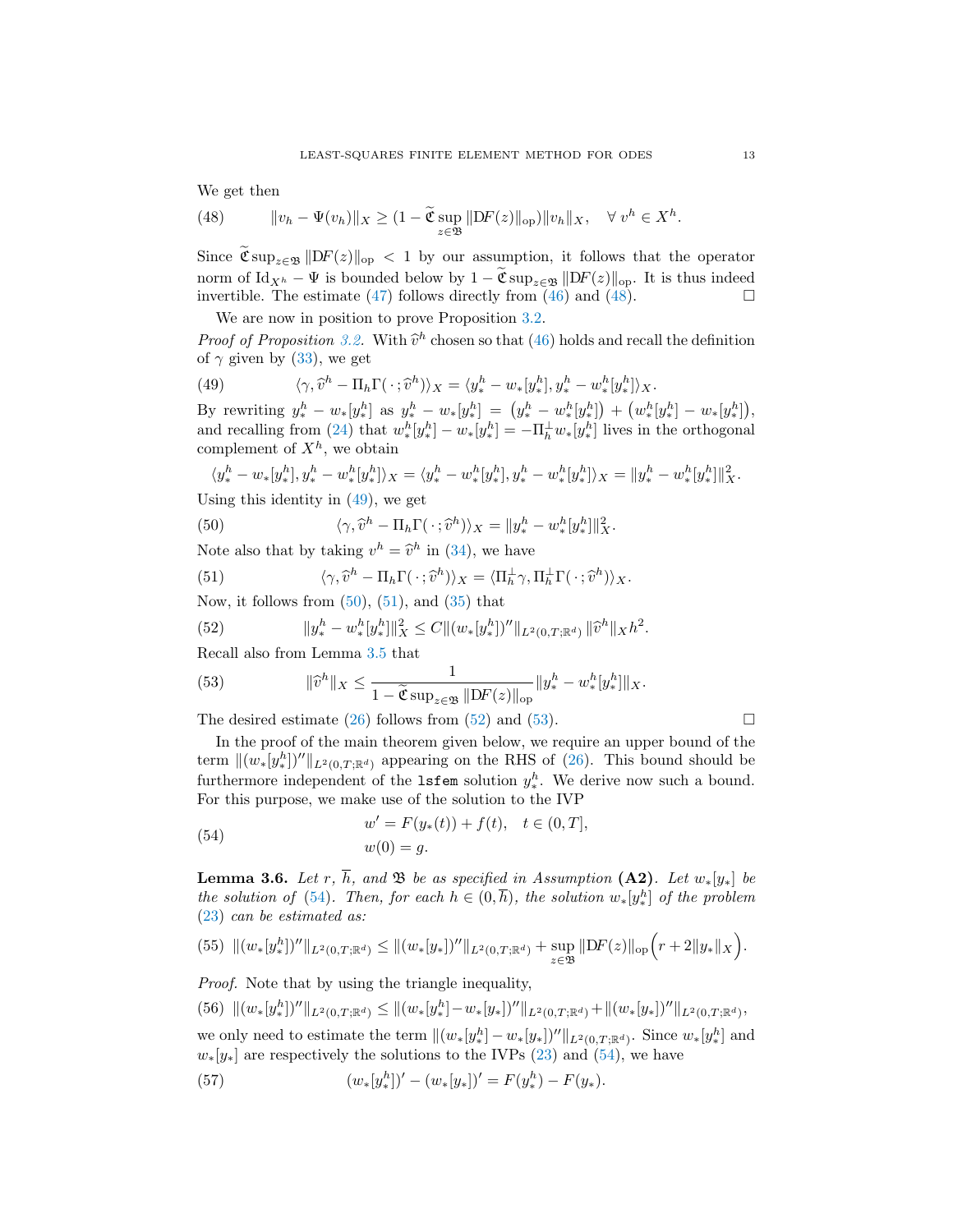Then,

(58) 
$$
(w_*[y_*^h] - w_*[y_*])'' = DF(y_*^h)(y_*^h)' - DF(y_*)(y_*)',
$$

which leads to

<span id="page-13-0"></span>
$$
\| (w_*[y_*^h] - w_*[y_*])'' \|_{L^2(0,T;\mathbb{R}^d)}
$$
  
\n
$$
= \| DF(y_*^h)(y_*^h)' - DF(y_*)(y_*)' \|_{L^2(0,T;\mathbb{R}^d)}
$$
  
\n
$$
\leq \| DF(y_*^h)(y_*^h - y_*)' \|_{L^2(0,T;\mathbb{R}^d)} + \| (DF(y_*^h) - DF(y_*))(y_*)' \|_{L^2(0,T;\mathbb{R}^d)}
$$
  
\n
$$
\leq \sup_{z \in \mathfrak{B}} \| DF(z) \|_{\text{op}} \Big( \| (y_*^h - y_*)' \|_{L^2(0,T;\mathbb{R}^d)} + 2 \| (y_*)' \|_{L^2(0,T;\mathbb{R}^d)} \Big)
$$
  
\n
$$
\leq \sup_{z \in \mathfrak{B}} \| DF(z) \|_{\text{op}} \Big( \| y_*^h - y_* \|_X + 2 \| y_* \|_X \Big)
$$
  
\n
$$
\leq \sup_{z \in \mathfrak{B}} \| DF(z) \|_{\text{op}} \Big( r + 2 \| y_* \|_X \Big).
$$

In deriving [\(59\)](#page-13-0), we have used the facts that  $||y_*^h - y_*||_X < r$  since  $y_*^h \in B(y_*, r)$ and that  $\mathfrak{B}$  contains both  $y_*(t)$  and  $y_*^h(t)$  for all  $t \in [0,T]$ ; see [\(14\)](#page-7-1) and [\(15\)](#page-7-3). The desired result [\(55\)](#page-12-7) follows from [\(59\)](#page-13-0) and [\(56\)](#page-12-8).

We are now in position to prove the main theorem of this section.

**Proof of Theorem [3.1.](#page-7-0)** First note that by the triangle inequality, we get (60)

<span id="page-13-1"></span>
$$
||y_{*}-y_{*}^{h}||_{L^{2}(0,T;\mathbb{R}^{d})} \leq ||y_{*}-w_{*}[y_{*}^{h}]||_{L^{2}(0,T;\mathbb{R}^{d})} + ||w_{*}[y_{*}^{h}] - w_{*}^{h}[y_{*}^{h}]||_{L^{2}(0,T;\mathbb{R}^{d})} + ||w_{*}^{h}[y_{*}^{h}] - y_{*}^{h}||_{L^{2}(0,T;\mathbb{R}^{d})}.
$$

To estimate the first term  $||y_* - w_*[y_*^h]||_{L^2(0,T;\mathbb{R}^d)}$  on the RHS of [\(60\)](#page-13-1), we integrate Eq.  $(3)$  and Eq.  $(23)$  to obtain (61)

$$
||y_{*}(t) - w_{*}[y_{*}^{h}](t)|| \leq \int_{0}^{t} ||F(y_{*}(s)) - F(y_{*}^{h}(s))|| ds
$$
  
\n
$$
\leq \text{Lip}(F|\mathfrak{B}) \int_{0}^{t} ||y_{*}(s) - y_{*}^{h}(s)|| ds
$$
  
\n
$$
\leq \text{Lip}(F|\mathfrak{B}) \sqrt{t} \left(\int_{0}^{t} ||y_{*}(s) - y_{*}^{h}(s)||^{2} ds\right)^{1/2}, \qquad t \in [0, T],
$$

where we applied Hölder's inequality in the last step above. We get in turn that

(62) 
$$
||y_{*}-w_{*}[y_{*}^{h}]||_{L^{2}(0,T;\mathbb{R}^{d})} \leq \frac{\text{Lip}(F|_{\mathfrak{B}})T}{\sqrt{2}}||y_{*}-y_{*}^{h}||_{L^{2}(0,T;\mathbb{R}^{d})}.
$$

The second term  $||w_*[y_*^h] - w_*^h[y_*^h]||_{L^2(0,T;\mathbb{R}^d)}$  in [\(60\)](#page-13-1) can be estimated by using [\(25\)](#page-8-2), and the last term  $||w_*^h[y_*^h] - y_*^h||_{L^2(0,T;\mathbb{R}^d)}$  can be estimated by using [\(26\)](#page-9-9) together with

<span id="page-13-2"></span>(63) 
$$
||w_*^h[y_*^h] - y_*^h||_{L^2(0,T;\mathbb{R}^d)} \leq \widetilde{\mathfrak{C}}||w_*^h[y_*^h] - y_*^h||_X,
$$

where  $\widetilde{\mathfrak{C}}$  denotes again the embedding constant between  $L^2(0,T;\mathbb{R}^d)$  and X.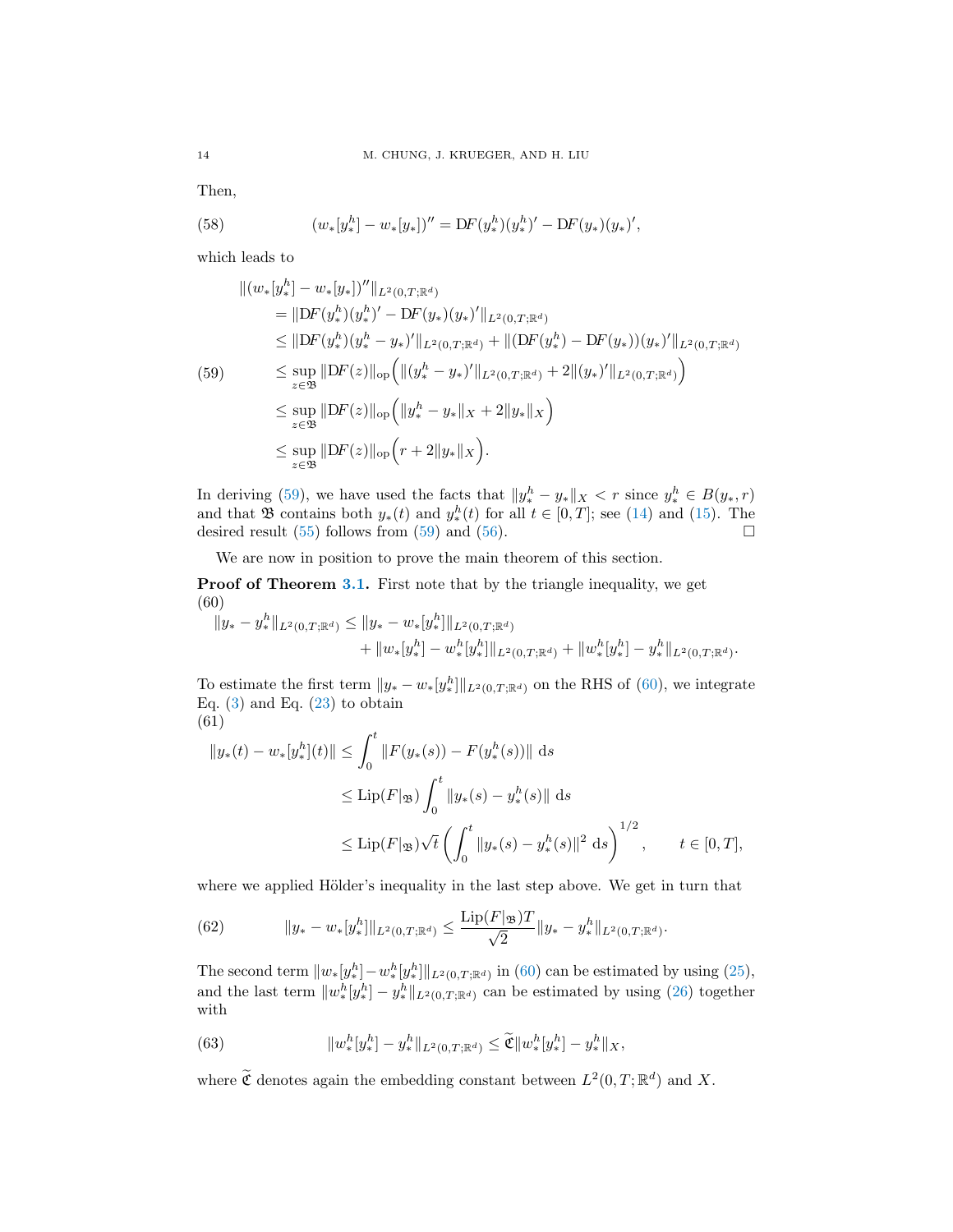Gathering the above estimates for the three terms on the RHS of  $(60)$ , we get

(64)  

$$
||y_{*} - y_{*}^{h}||_{L^{2}(0,T;\mathbb{R}^{d})} \leq \frac{\text{Lip}(F|_{\mathfrak{B}})T}{\sqrt{2}}||y_{*} - y_{*}^{h}||_{L^{2}(0,T;\mathbb{R}^{d})} + C\left(1 + \frac{1}{1 - \widetilde{\mathfrak{C}}\sup_{z\in\mathfrak{B}}||DF(z)||_{\text{op}}}\right)||(w_{*}[y_{*}^{h}])''||_{L^{2}(0,T;\mathbb{R}^{d})}h^{2},
$$

where we have absorbed the factor  $\widetilde{\mathfrak{C}}$  on the RHS of [\(63\)](#page-13-2) into the constant C when applying the estimate [\(26\)](#page-9-9).

In the above inequality, by using the estimate [\(55\)](#page-12-7) for  $\|(w_*[y_*^h])''\|_{L^2(0,T;\mathbb{R}^d)}$ , we get after rearranging terms that

(65) 
$$
\left(1 - \frac{\text{Lip}(F|_{\mathfrak{B}})T}{\sqrt{2}}\right) \|y_{*} - y_{*}^{h}\|_{L^{2}(0,T;\mathbb{R}^{d})} \leq \widetilde{C}h^{2},
$$

where

(66) 
$$
\widetilde{C} := C \Big( 1 + \frac{1}{1 - \widetilde{\mathfrak{C}} \sup_{z \in \mathfrak{B}} ||DF(z)||_{\text{op}}} \Big) \Big( ||(w_*[y_*])''||_{L^2(0,T;\mathbb{R}^d)} \\ + \sup_{z \in \mathfrak{B}} ||DF(z)||_{\text{op}} \big(r + 2||y_*||_X \big) \Big),
$$

with  $w_*[y_*]$  denoting the solution of [\(54\)](#page-12-6). Since it is assumed that  $\frac{\text{Lip}(F|_{\mathcal{B}})T}{\sqrt{2}}$ 1 (see [\(16\)](#page-7-4)), the desired result [\(18\)](#page-8-6) follows by taking C therein to be  $C/(1 - \text{Lip}(F|\mathfrak{B})T/\sqrt{2})$ . □

### 4. Numerics

<span id="page-14-0"></span>In this section we focus on numerical aspects of lsfem by discussing algorithmic details and confirming the analytical insight gained in previous Section [2](#page-3-0) and [3](#page-6-2) through numerical experiments. We discuss modifications such as adaptive time stepping and constrained systems, i.e., differential algebraic equations. Our proposed method is summarized in Algorithm [1.](#page-14-1)

<span id="page-14-1"></span>

| Algorithm 1 (1sfem for IVPs)                                                                                                                                               |  |  |  |  |
|----------------------------------------------------------------------------------------------------------------------------------------------------------------------------|--|--|--|--|
| 1: function $y_*^h = \text{lstem}(G(\cdot, \cdot), g, [t_0, T], X^h)$                                                                                                      |  |  |  |  |
| construct finite element basis for $y^h(\cdot; \cdot)$ and $(y^h)'(\cdot; \cdot)$ of $X^h$<br>2:                                                                           |  |  |  |  |
| choose discretization $t$ of time interval<br>3:                                                                                                                           |  |  |  |  |
| compute<br>4:                                                                                                                                                              |  |  |  |  |
| $x_{\text{H}}\in \mathbb{R}$ and $y_{\text{H}}\in \mathbb{R}$ and $\mathcal{J}(x_{\text{H}})=\frac{1}{2}  (y^h)'(t;x)-G(t,y^h(t;x))  ^2+\frac{1}{2}  y^h(0;x)-g  ^2$<br>5: |  |  |  |  |
| 6: end function                                                                                                                                                            |  |  |  |  |
|                                                                                                                                                                            |  |  |  |  |

A Matlab implementation of Algorithm [1](#page-14-1) is available at [github.com/matthiaschung/lsfem](https://github.com/matthiaschung/lsfem) and is intended for reproducibility and to develop an understanding of the performance of lsfem method for ODEs. As inputs lsfem requires the RHS of the first order ODE G, the interval of interest  $[t_0, T]$ , and the initial condition  $y(t_0) = g$ ,

(67) 
$$
y' = G(t, y), \quad t \in (t_0, T],
$$

$$
y(t_0) = g.
$$

Additionally, one may select a desired finite element space  $X<sup>h</sup>$ . Algorithm [1](#page-14-1) return the function  $y_h^* = y_h(\cdot; x_*)$  determined by the optimized finite element coefficients  $x_*$  with respect to the corresponding finite element basis.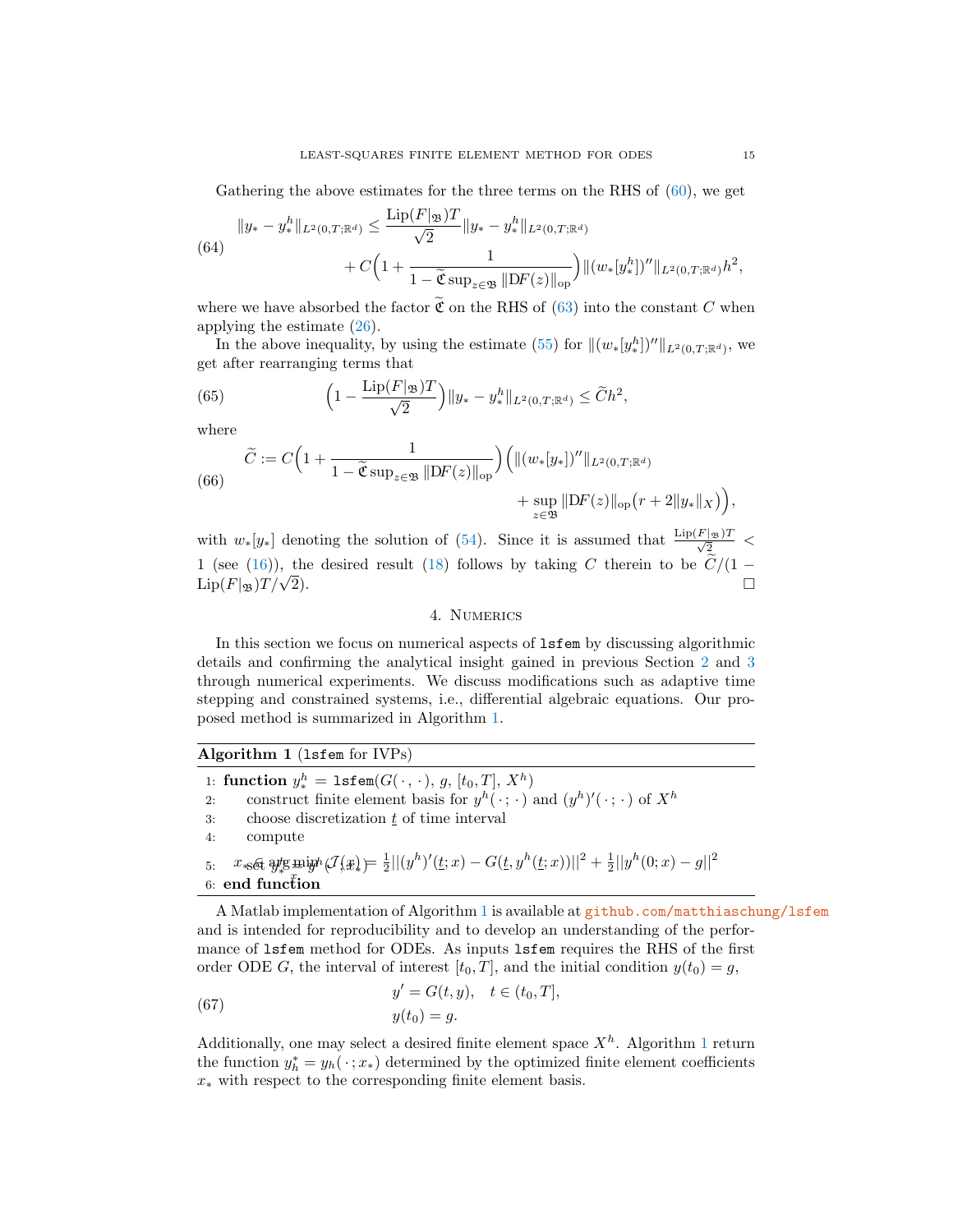Various numerical choices need to be made in Algorithm [1.](#page-14-1) First, the approximation quality of our method depends greatly on the choice of the finite element space  $X<sup>h</sup>$  and its corresponding control points  $\tau$  in line [2.](#page-14-1) Section [2](#page-3-0) and [3](#page-6-2) provides convergence results for piecewise linear basis functions, however, we may choose higher order basis functions. Common choices for the basis function include piecewise polynomials and polynomial splines [\[11,](#page-27-16) [31\]](#page-28-3). Other options are exponential splines, which may better capture the exponential behavior manifested by certain differential equations; see [\[29\]](#page-28-4). An interesting alternative are Hermite splines [\[26\]](#page-28-5), which are able to take advantage of derivative information provided naturally by the differential equation and reducing computational costs. Note that, the choice of the finite element basis may depend on the imposed smoothness of the underlying dynamical system, i.e., G. Equidistant control points may be selected if no further information on  $y$  are available, however, one may also select control points if knowledge on y (or its derivatives) are available.

To numerically evaluate and minimize  $J$  of equation  $(6)$ , quadrature is required to approximate the  $L^2$ -norm. Hence, with respect to the quadrature rule we discretize the interval  $[t_0, T]$  with  $\underline{t} = [t_0, t_1, \ldots, t_{n-1}, T]^\top$ , see line [3.](#page-14-1) Choosing a quadrature rule (such as Gauss-Legendre and Gauss-Lobatto, [\[16\]](#page-27-17)) which is consistent with the finite element space  $X^h$  may provide computational advantages. The added benefit of using such a quadrature rule is that the resulting  $\ell^2$ -norm approximation  $\mathcal J$  has the potential to be exact in certain polynomial settings.

The main computational effort lies in line [4.](#page-14-1) Line [4](#page-14-1) defines a common (regularized) nonlinear least squares problem. Notice that, if  $G$  is sufficiently smooth, gradient and Hessian based optimization methods can be utilized.

Hence, gradient based methods and also Newton type methods are natural choices (assuming sufficient smoothness of the system). However,  $\nabla_x J$  and  $\nabla_x^2 J$ need to be readily available or be obtained by algorithmic differentiation tech-niques [\[17\]](#page-27-18). It is worth mentioning, that  $l$ **sfem** seeks for a global minimizer  $y_h^*$ of [\(6\)](#page-5-4). However, for non-convex problems the proposed optimization methods may not ensure convergence to the global minimizer. Strategies to prevent local minimizer are required, e.g., multi-start or global optimization methods [\[23\]](#page-27-19).

Rate of convergence for higher order finite elements. To illustrate and empirically valid the convergence rates discussed in Section [2](#page-3-0) and [3,](#page-6-2) we first consider the linear initial value problem  $y' = -y$ , with  $t \in [0,1]$  and  $y(0) = 1$ . We use a B-spline bases for  $X^h$  of degree  $k = 1, \ldots, 5$  with varying equidistant discretization of the finite elements, i.e.,  $h = 1/N$  with  $N = 1, \ldots, 20$  to compute the finite element approximation  $y_*^h$ . Figure [2](#page-16-0) depicts the errors  $||y_*^h - y||$  with respect to the varying mesh sizes  $h$  in a log-log space. The slopes of each graph reveal the power of the expected convergence rates of our method. For instance the slope using linear Bsplines is 1.9972 confirming the quadratic convergence rate (Theorem [3.1\)](#page-7-0). The other rates are 3.0066 (for  $k = 2$ ), 3.9204 (for  $k = 3$ ), 4.9456 (for  $k = 4$ ) and 5.9409 (for  $k = 5$ ), respectively. These results lead us to conjecture that the optimal **lsfem** error bounds scale like  $\mathcal{O}(h^{k+1})$  for finite element bases of degree k. By inspecting the proofs in Section [3,](#page-6-2) we expect many of the ingredients presented there to be extended naturally, although some aspects such as higher-order analogues of Lemma [3.6](#page-12-9) may require additional efforts. We plan to address such an extension in a future work.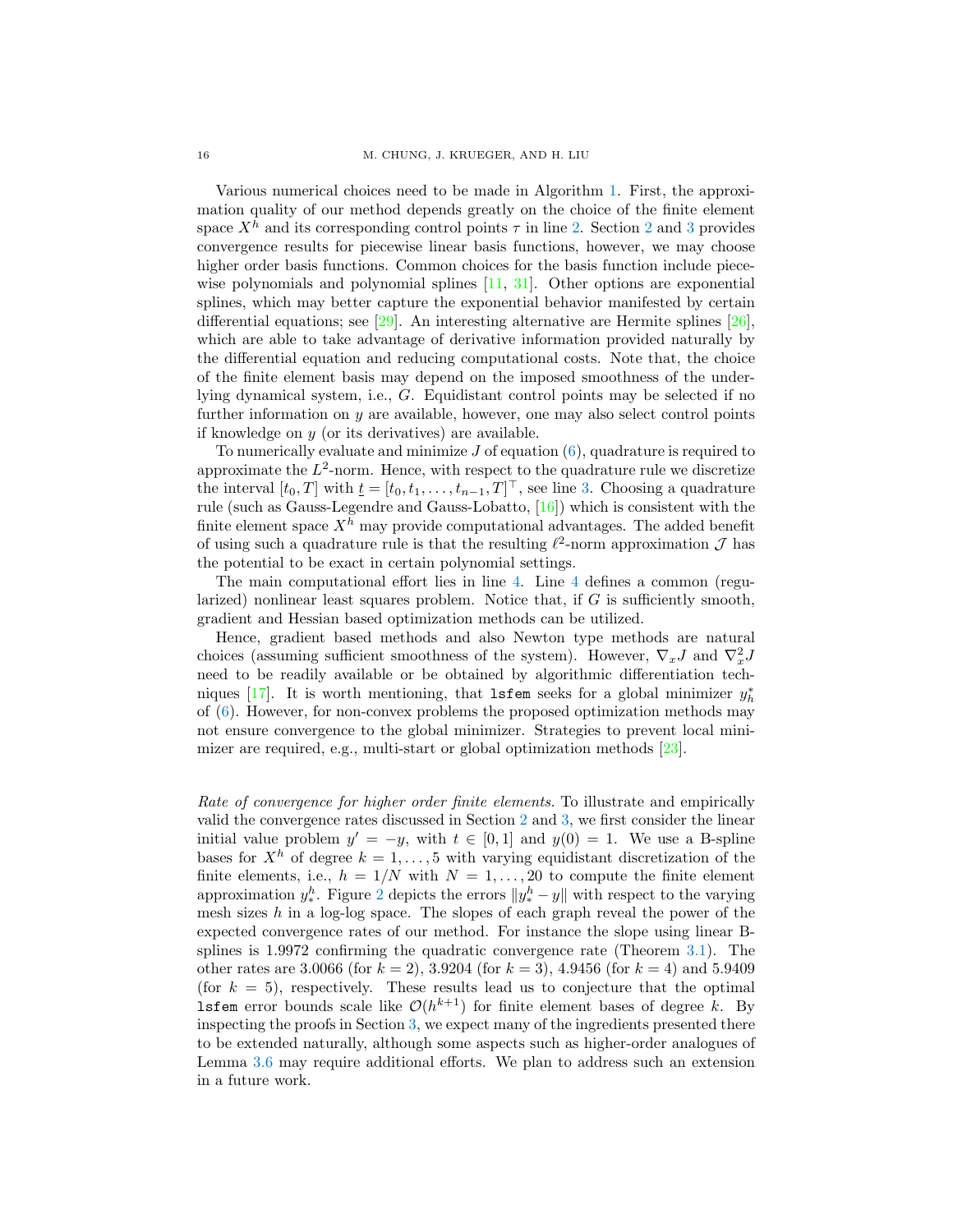

<span id="page-16-0"></span>Figure 2. Illustration of convergence rates of lsfem methods for B-spline bases of degree  $k$  ( $k = 1, \ldots, 5$ ) in comparison to the mesh sizes h for the ODE  $y' = -y$  with  $t \in [0,1]$  and  $y(0) = 1$ . The numerically observed convergence rates are 1.9972 (for  $k = 1$ ), 3.0066 (for  $k = 2$ ), 3.9204 (for  $k = 3$ ), 4.9456 (for  $k = 4$ ) and 5.9409 (for  $k = 5$ ).

To confirm the results for nonlinear ODEs we consider the simple logistic growth  $y' = y(1 - y)$  with  $y(0) = 1/10$  and  $t \in [0, 10]$ . We compare our 1sfem method with B-spline bases of degree 1, 2, and  $3$  (1sfem1, 1sfem2, and 1sfem3) to Runge-Kutta 3 (rk3) and Runge-Kutta 4 (rk4), see Figure [3.](#page-17-0) The numerically observed convergence rates for this logistic growth model are 2.001, 3.4928, and 4.0470 for the lsfem methods and 2.9731, 3.9820 for the Runge-Kutta methods, respectively. The observed rates for lsfem confirm again the obtained theoretical estimate for degree  $k = 1$  case and corroborate the conjectured optimal bound  $\mathcal{O}(h^{k+1})$  for higher-degree bases (with  $l$  is fem2 providing actually better rate than conjectured for this particular example). One can also compare lsfem3 with rk4, since both methods show a convergence rate close to the theoretical rate  $r = 4$ . Figure [3](#page-17-0) reveals that the constant C in the associated error bound  $Ch<sup>4</sup>$  is smaller in the case of lsfem3 than that of rk4 for the considered example.

Linear ODEs. In case of linear ODEs the 1sfem's main computational burden of solving the optimization problem in line [4](#page-14-1) of Algorithm [1](#page-14-1) simplifies to a linear leastsquares problem whose solution can be obtained e.g., by solving the associated linear normal equations.

<span id="page-16-1"></span>More precisely, let us consider the n dimensional initial value problem

(68) 
$$
y'(t) = A(t)y(t) + b(t) \text{ and } y(t_0) = g \text{ and } t \in (t_0, T].
$$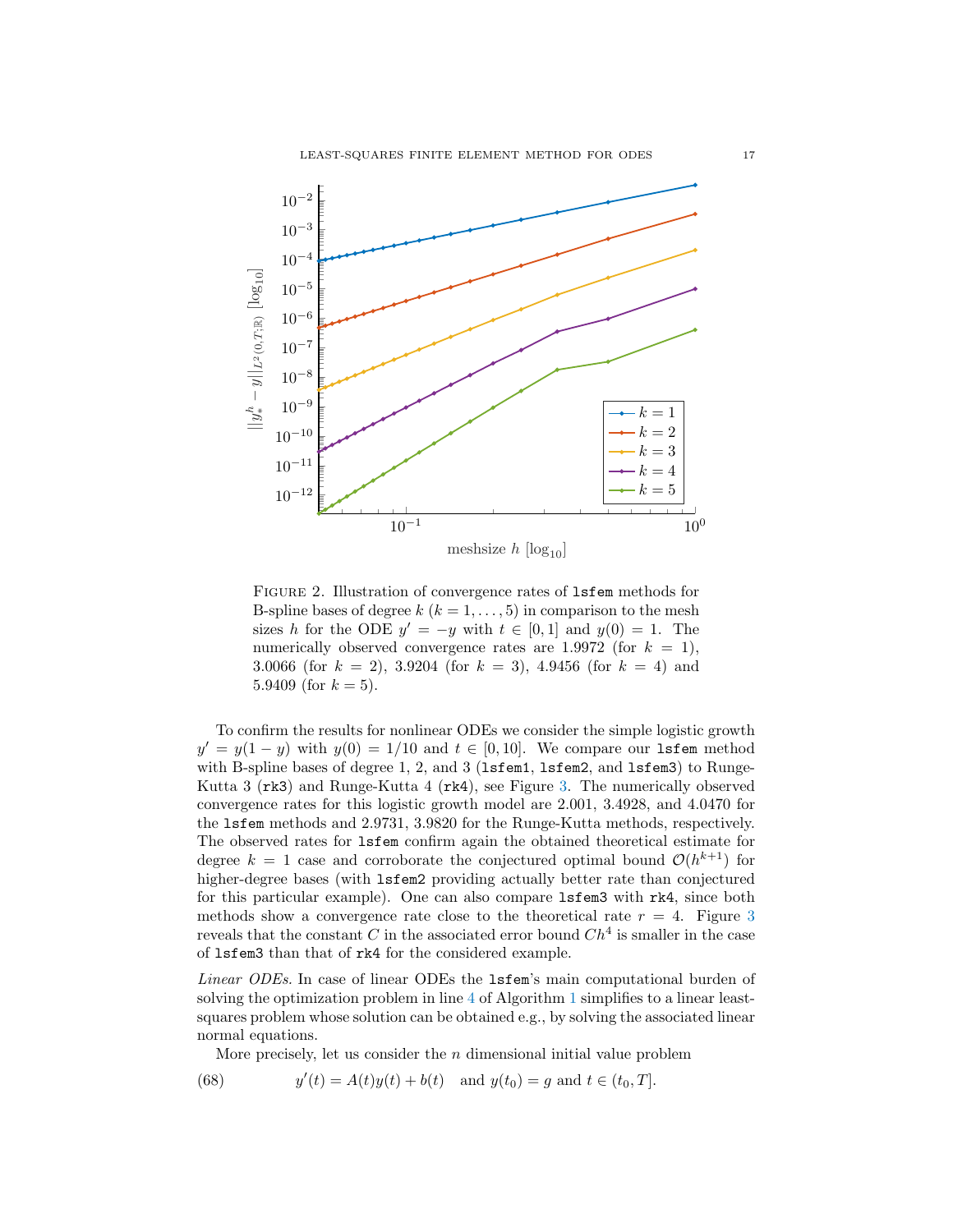

<span id="page-17-0"></span>Figure 3. Illustration of convergence rates of lsfem utilizing Bspline bases of degree 1, 2, and 3 in comparison to Runge-Kutta 3 and 4 for the logistic equation  $y' = y(1 - y)$ , with  $y(0) = 1/10$  and  $t \in [0, 10]$ . The numerically observed convergence rates are 2.001, 3.4928, and 4.0470 for the lsfem methods and 2.9731, 3.9820 for the Runge-Kutta methods, respectively.

Assuming we choose the same finite element basis for each state

(69) 
$$
\phi(t) = [\phi_1(t), \phi_2(t), ..., \phi_m(t)]^\top,
$$

then the function of the finite element space are given by  $y^h(t,x) = (\phi(t)^{\top} \otimes I_n)x$ with some coefficients

(70) 
$$
x = [x_1^1, \dots, x_1^n, x_2^1, \dots, x_2^n, \dots, x_m^1, \dots, x_m^n]^\top
$$

where  $\otimes$  denotes the Kronecker product and  $I_n$  the identity matrix. The leastsquares problem now reads

(71) 
$$
\min_{x} \frac{1}{2} \int_{t_0}^{T} r(t,x)^{\top} r(t,x) dt + \frac{1}{2} ||y^{h}(t_0,x) - g||_2^2
$$

with  $r(t, x) = Z(t)x - b(t)$ , where  $Z(t) = \phi'(t)^\top \otimes I_n - A(t)(\phi(t)^\top \otimes I_n)$ . With the further abbreviations

(72) 
$$
Q = \int_{t_0}^{T} Z(t)^\top Z(t) dt
$$
,  $p = \int_{t_0}^{T} Z(t)^\top b(t) dt$ , and  $R = \phi(t_0)^\top \otimes I_n$ .

The lsfem solution of [\(68\)](#page-16-1) is obtained by the normal equations

(73) 
$$
(Q + R^{\top}R)x_* = p + R^{\top}g,
$$

and  $y_*^h(t) = (\phi(t)^{\top} \otimes I_n)(Q + R^{\top}R)^{-1}(p + R^{\top}g)$ , assuming  $Q + R^{\top}R$  is invertible. Hence standard linear algebra libraries may be utilized to solve a linear system of differential equations efficiently.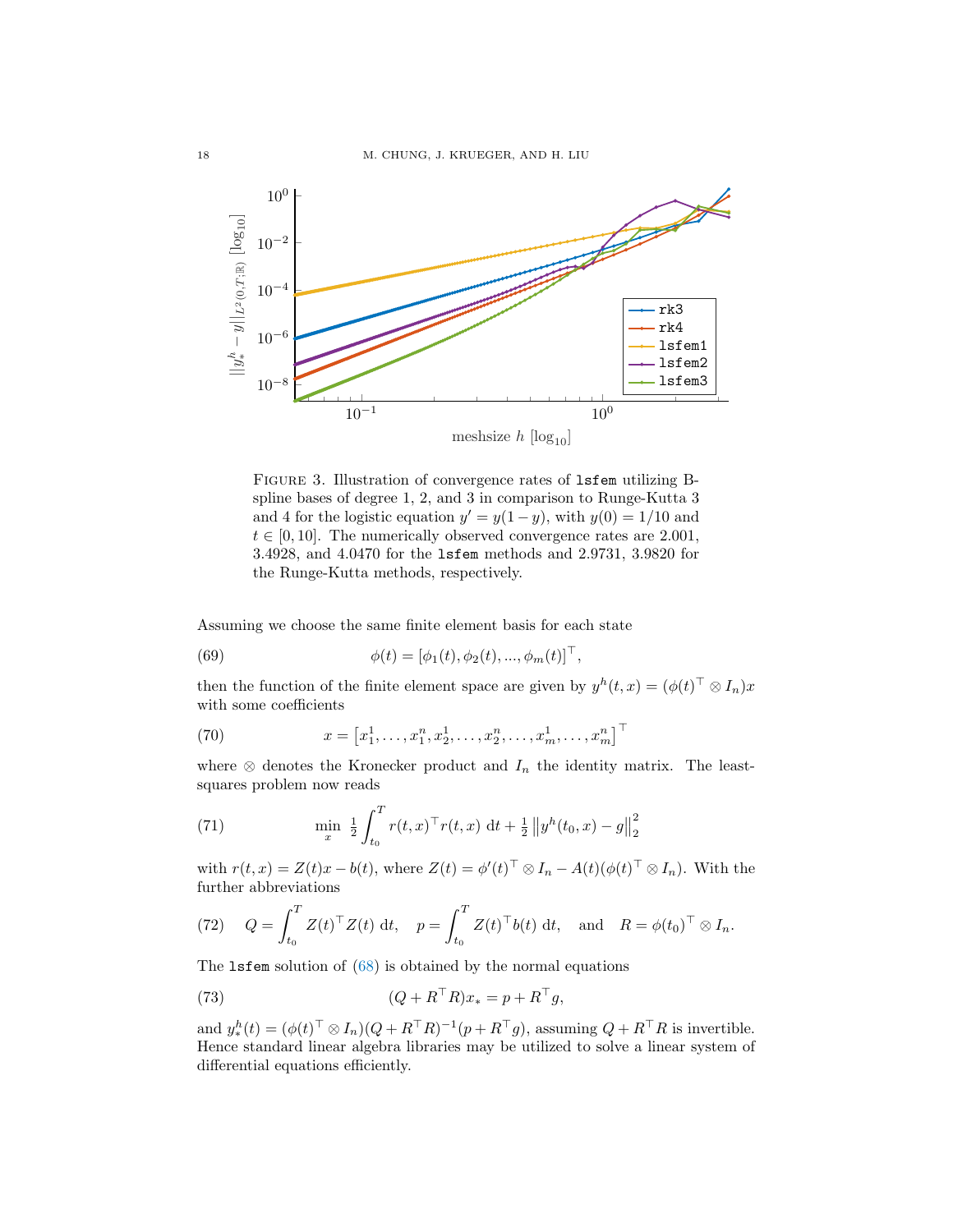

<span id="page-18-1"></span>FIGURE 4. Solution of Eq. [\(74\)](#page-18-0) for three different values of  $K_m$  and with  $y(0) = 1$ . By decreasing  $K_m$  the rapid change of dynamics of y become more prominent around  $t = 1$ .

Adaptive discretization of the finite elements. So far we have not discussed how to select control points  $\tau$  of our finite element space  $X^h$  and assumed they are preselected, e.g., equidistant. Alternatively, control points may be selected adaptively by (for simplicity) repeated evaluation of line [4](#page-14-1) with refined control points  $\tau$ . Notice, **lsfem** naturally provides error estimates through the residuals  $r = (y^h)'(\underline{t}; x_*)$  –  $G(\underline{t}, y^h(\underline{t};x_*))$ . In its simplest form new control points  $\tau_i$ 's may be introduced by selecting discretization points  $\underline{t}_j$ 's at locations with large residuals  $r_j$ .

<span id="page-18-0"></span>We illustrate this procedure by considering the model

(74) 
$$
y' = -\frac{y}{K_m + y},
$$

with  $y(0) = 1, t \in [0, 3]$ . The solution is implicitly given by  $y + K_m \ln y = 1 - t$ . Equation [\(74\)](#page-18-0) is a simplified model frequently appearing in the field of enzyme kinetics,  $[32, 12]$  $[32, 12]$ . Here  $K_m > 0$  refers to the Michaelis-Menten constant determining the reaction rate. For small  $K_m$ , e.g.,  $K_m = 0.005$ , stiff ODE [\(74\)](#page-18-0) exhibits a decay with a sharp "kink" around  $t = 1$ , see Figure [4,](#page-18-1) resulting in difficulties for numerical ODE solvers to preserve non-negative concentrations. Adaptive refinement of this particular area is crucial. We initialize lsfem with four equidistant control points (order 3 and 8 Gauss Legendre points) and refine the control points  $\tau$  of our finite element basis until each residual element reaches an absolute tolerance of 10<sup>−</sup><sup>4</sup> . The error of lsfem with respect to the true solution and in comparison of standard Matlab is depicted in Figure [5](#page-19-0) while Figure [6](#page-19-1) show the number of discretization points vs. the location of these points. We observe that lsfem adaptively adds control points around 1 and maintains an absolute error below  $5 \cdot 10^{-5}$  throughout the time interval while requiring 47 control points.

In comparison, stiff ODE solvers such as ode15s, ode23s, ode23t, and ode23tb also adaptively refine around  $t = 1$  and the total time steps used are similar to the number of control points for lsfem except ode15s, with the latter taking more time steps than the other stiff solvers as shown in Figure [6.](#page-19-1) Note also that the curve for ode23s almost overlaps with ode23tb in Figure [6](#page-19-1) and is thus not visible. In terms of errors, the  $l$ **sfem** performs better over the interval  $[0, 1]$  in which the dynamics is "non-trival", and the stiff solvers perform better over the interval [1, 3]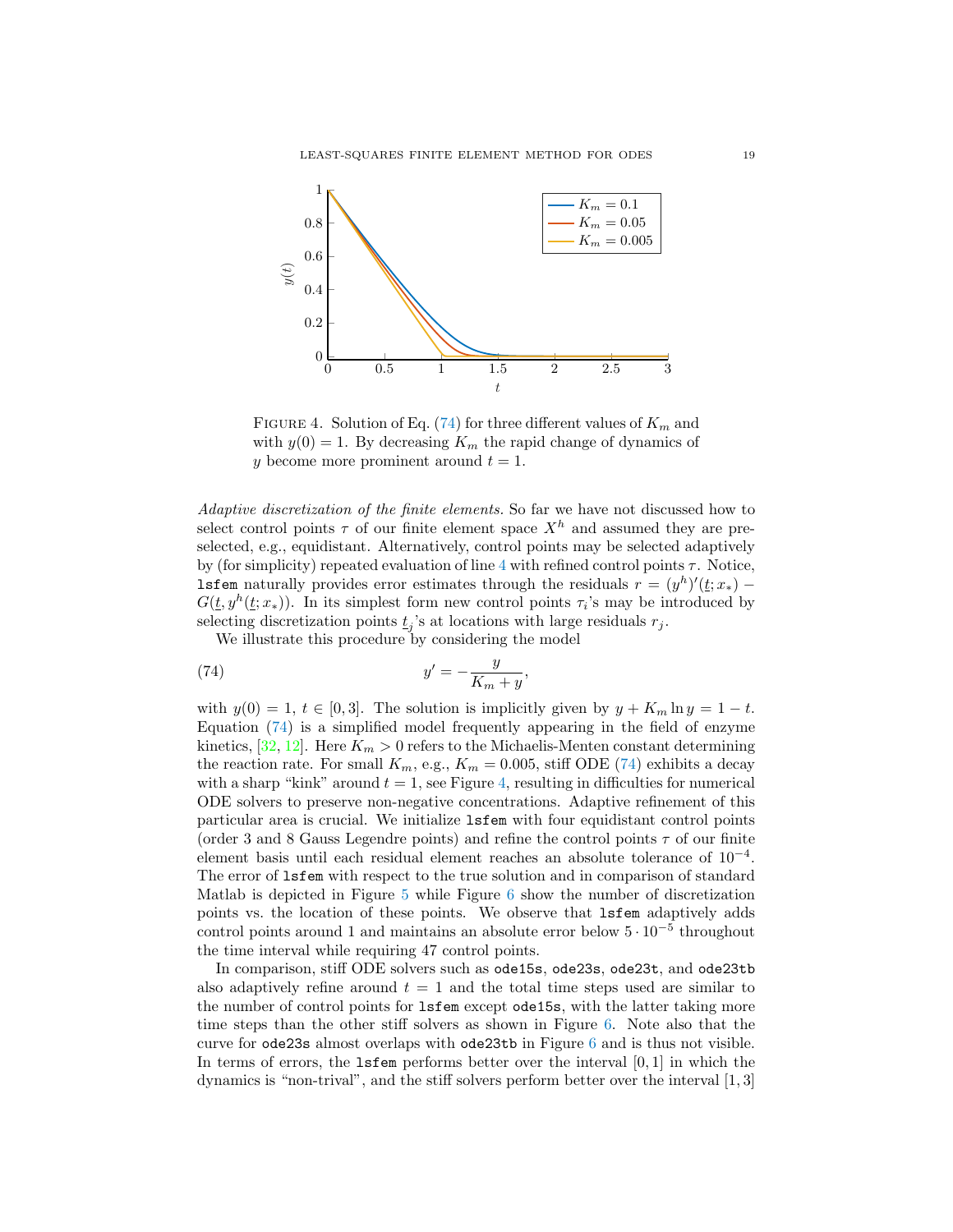

<span id="page-19-0"></span>Figure 5. Absolute error between various ODE methods and the true solution for Eq. [\(74\)](#page-18-0) with  $K_m = 0.005$  and  $y(0) = 1$ . Our lsfem method is highlighted in black bold, other standard Matlab ODE solvers in default settings are illustrated as labelled in Figure [6.](#page-19-1)



<span id="page-19-1"></span>Figure 6. Time location of the corresponding control point for lsfem (black bold) in comparison with time location of the dis-cretization index of FDMs, for Eq. [\(74\)](#page-18-0) with  $K_m = 0.005$  and  $y(0) = 1$ . Notice that all methods, especially **lsfem** and all the stiff FDM solvers, select small step sizes around  $t = 1$  where the kink in the true solution occurs (cf. Figure [4\)](#page-18-1). At the same time, the three non-stiff solvers ode45, ode23, and ode113 also require a fine discretization beyond  $t = 1$  even though the solution dynamics is "quiescent" there (see again Figure [4\)](#page-18-1). Note also that the curve for ode23s almost overlaps with ode23tb. All Matlab ODE solvers are in default settings with default error controls.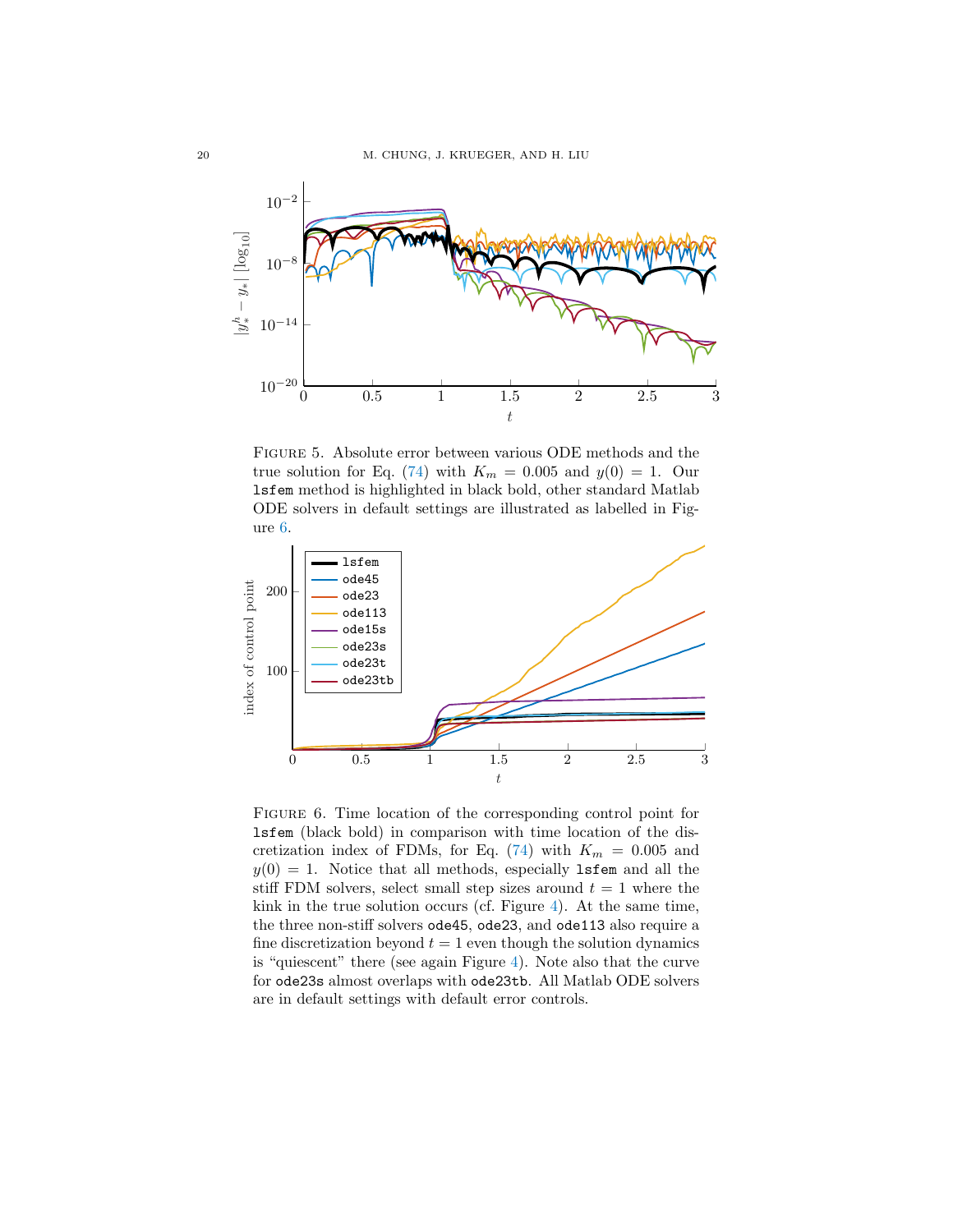in which the dynamics is "quiescent"; see Figure [4](#page-18-1) and Figure [5.](#page-19-0) Overall, lsfem performs similar to stiff FDM solvers, while maintaining a slightly lower  $L^2$ -error. Meanwhile, non-stiff ODE solvers such as ode23, ode45, and ode113 refine less around  $t = 1$  but need a significantly more number of discretization points beyond  $t > 1$  to maintain numerical accuracy.

### 5. Conclusion and discussion

<span id="page-20-1"></span>In this work, we considered the least-squares finite element method (1sfem) for systems of nonlinear ordinary differential equations and established under suitable conditions an optimal error estimate for this method when piecewise linear elements are used (Theorem [3.1\)](#page-7-0). In contrast to the "localization" nature of finite difference methods, the lsfem aims to find an optimal approximate solution within a given subspace that minimizes an objective function over the whole time interval of integration. The lsfem can thus be less prone to the accumulation of local discretization errors compared to finite difference methods.

As reviewed in Section [1,](#page-0-0) a key ingredient in our derivation of the optimal estimate is a geometric (orthogonality) property derived from the first-order optimality condition associated with the minimizers of the underlying optimization problems; see Eq. [\(2\)](#page-3-1). Numerical results presented in Section [4](#page-14-0) not only support our main theoretical result presented in Theorem [3.1,](#page-7-0) but also provide strong indication that error bound of the form  $\mathcal{O}(h^{k+1})$  will hold if higher-order spline basis elements of degree k ( $k \geq 2$ ) were used. In Section [4,](#page-14-0) we also discussed details related to the associated algorithmic aspects (Algorithm [1\)](#page-14-1) as well as suitable modifications for adaptive mesh refinement to handle ODEs whose solutions may experience abrupt local changes. It is also worth mentioning that residual neural networks appear to be of such nature and we will dedicate future research towards such applications, [\[19,](#page-27-7) [18\]](#page-27-8).

Finally, we mention that the procedure presented in Algorithm [1](#page-14-1) can be easily adapted to handle a broad class of differential algebraic equations (DAEs)  $[2, 22, 24]$  $[2, 22, 24]$  $[2, 22, 24]$  $[2, 22, 24]$ as well. One just needs to add the corresponding algebraic equations as constraints to the associated optimization problems. The numerical setup can also be easily extended to handle ODE boundary value problems and delay differential equations. We plan to address these extensions in future communications.

#### **ACKNOWLEDGMENTS**

The authors wish to thank Mickaël D. Chekroun and Tao Lin for stimulating and fruitful discussions on various topics related to this work. The authors are also grateful to Jeff Borggaard for suggesting the example presented in the Introduction section. This work has been partially supported by the National Science Foundation grants DMS-1723005 (M Chung) and DMS-2108856 (H Liu).

#### Appendix A. Proof Theorem [2.1](#page-6-1)

<span id="page-20-0"></span>We start by rewriting the respective first-order optimality condition associated with the minimization problems [\(5\)](#page-5-3) and [\(6\)](#page-5-4) into an abstract form  $u + \mathcal{T} \circ \mathcal{G}(u) = 0$ for [\(5\)](#page-5-3) and  $u^h + \Pi_h \mathcal{T} \circ \mathcal{G}(u^h) = 0$  for [\(6\)](#page-5-4), where  $\mathcal T$  is a bounded linear operator and  $\mathcal G$  is a smooth nonlinear operator defined below, and  $\Pi_h$  is the orthogonal projection onto  $X<sup>h</sup>$  appearing in [\(11\)](#page-6-3). These equations are in the same functional forms dealt with in  $[15,$  Theorem 3.3, p.307. Once this reformulation is done, we just need to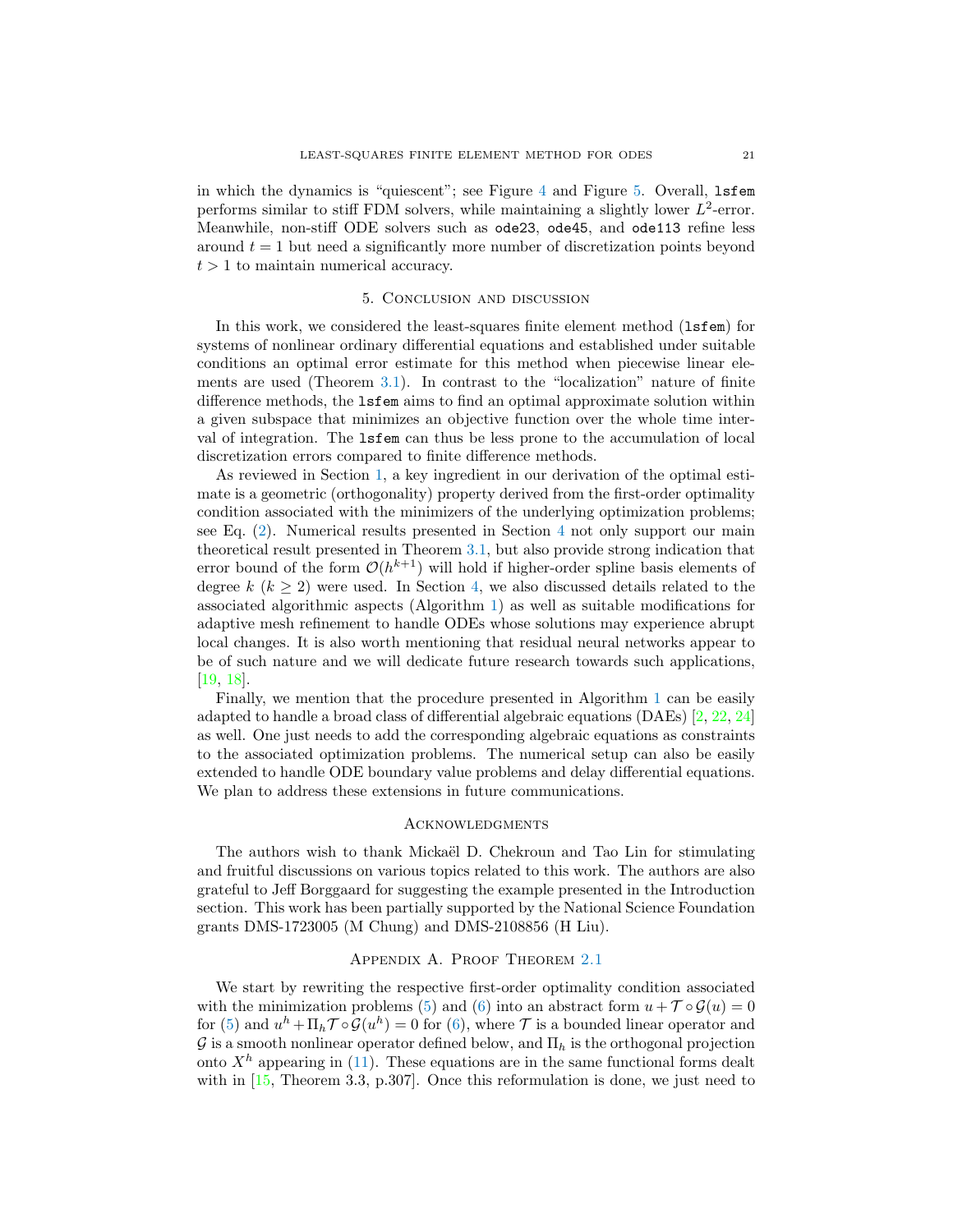check that all conditions required in [\[15,](#page-27-14) Theorem 3.3, p.307] are satisfied and that the solutions for  $u^h + \Pi_h \mathcal{T} \circ \mathcal{G}(u^h) = 0$  guaranteed by [\[15,](#page-27-14) Theorem 3.3, p.307] are indeed minimizers of  $(6)$ . The reformulation is dealt with in Lemma [A.1,](#page-21-1) and the remaining steps are carried out afterwards.

As a preparation, we define the linear operator  $\mathcal T$  to be the solution operator associated with the special case of  $(3)$  in which F is identically zero. That is, (75)

<span id="page-21-2"></span>
$$
\mathcal{T}: L^2(0,T;\mathbb{R}^d) \times \mathbb{R}^d \to X, \ \mathcal{T}(f,g) = \ell, \text{ with } \ell(t) = g + \int_0^t f(s) \,ds, \ \forall t \in [0,T].
$$

Note that  $\mathcal T$  thus defined is obviously a bounded linear operator. It follows directly from the Riesz representation theorem (see e.g., [\[13,](#page-27-23) Appendix D] and [\[30,](#page-28-7) Section 16.2]), that  $\ell = \mathcal{T}(f, g)$  defined above is the unique element in X satisfying

<span id="page-21-5"></span>(76) 
$$
\langle \ell, v \rangle_X = \int_0^T \langle f(t), v'(t) \rangle \, \mathrm{d}t + \langle g, v(0) \rangle, \qquad \forall \, v \in X.
$$

Note also that this identity is the first-order necessary condition for  $\ell$  to be a solution of  $(5)$  when F is absent; cf.  $(82)$  below.

Assume that F is  $C^1$  smooth. For any  $(f, g)$  in  $L^2(0, T; \mathbb{R}^d) \times \mathbb{R}^d$ , we define now a nonlinear operator  $\mathcal G$  as follows:

<span id="page-21-3"></span>(77) 
$$
\mathcal{G}: X \to L^2(0,T; \mathbb{R}^d) \times \mathbb{R}^d, \qquad \mathcal{G}(u) = (\widetilde{f}(u), \widetilde{g}(u)),
$$

where for each u in X,  $(\tilde{f}(u), \tilde{g}(u))$  is defined by (78)

<span id="page-21-4"></span>
$$
[\widetilde{f}(u)](t) = -F(u(t)) - f(t) - \int_t^T [DF(u(s))]^{\top} (u' - F(u) - f(s)) ds, \forall t \in [0, T],
$$
  

$$
\widetilde{g}(u) = -g - \int_0^T [DF(u(s))]^{\top} (u' - F(u) - f(s)) ds.
$$

To see that  $(\widetilde{f}(u), \widetilde{g}(u))$  thus defined is indeed an element in  $L^2(0,T; \mathbb{R}^d) \times \mathbb{R}^d$ , note that since  $u \in X$  and F is assumed to be  $C^1$ , we have  $w = u' - F(u)$  $f \in L^2(0,T;\mathbb{R}^d)$  and DF(u) is continuous on [0,T]. One can then show that  $\int_0^T (DF(u)) \uparrow w \, ds$  is finite and the function  $t \mapsto \psi(t) := \int_t^T (DF(u)) \uparrow w \, ds$  is in  $L^2(0,T;\mathbb{R}^d)$ . As a result,  $\tilde{f}$  maps X into  $L^2(0,T;\mathbb{R}^d)$  and  $\tilde{g}$  maps X into  $\mathbb{R}^d$ .<br>The rationals behind the definition of G will become apparent in the proof g

The rationale behind the definition of  $G$  will become apparent in the proof of the following lemma.

<span id="page-21-1"></span>**Lemma A.1.** Consider the IVP [\(3\)](#page-4-1). Assume that  $f \in L^2(0,T;\mathbb{R}^d)$  and  $F : \mathbb{R}^d \to$  $\mathbb{R}^d$  is  $C^1$ . Let  $\mathcal T$  and  $\mathcal G$  be defined by [\(75\)](#page-21-2) and [\(77\)](#page-21-3), respectively. Then, any strong solution of [\(3\)](#page-4-1) also satisfies the following nonlinear problem

<span id="page-21-0"></span>(79) 
$$
u + \mathcal{T} \circ \mathcal{G}(u) = 0.
$$

Similarly, denoting by  $\Pi_h: X \to X^h$  the orthogonal projection onto  $X_h$ , any solution of [\(6\)](#page-5-4) also satisfies

<span id="page-21-6"></span>(80) 
$$
u^h + \Pi_h \mathcal{T} \circ \mathcal{G}(u^h) = 0.
$$

Proof. We organize the proof into two steps. Step 1 deals with the original problem [\(3\)](#page-4-1); and Step 2 deals with its lsfem formulation.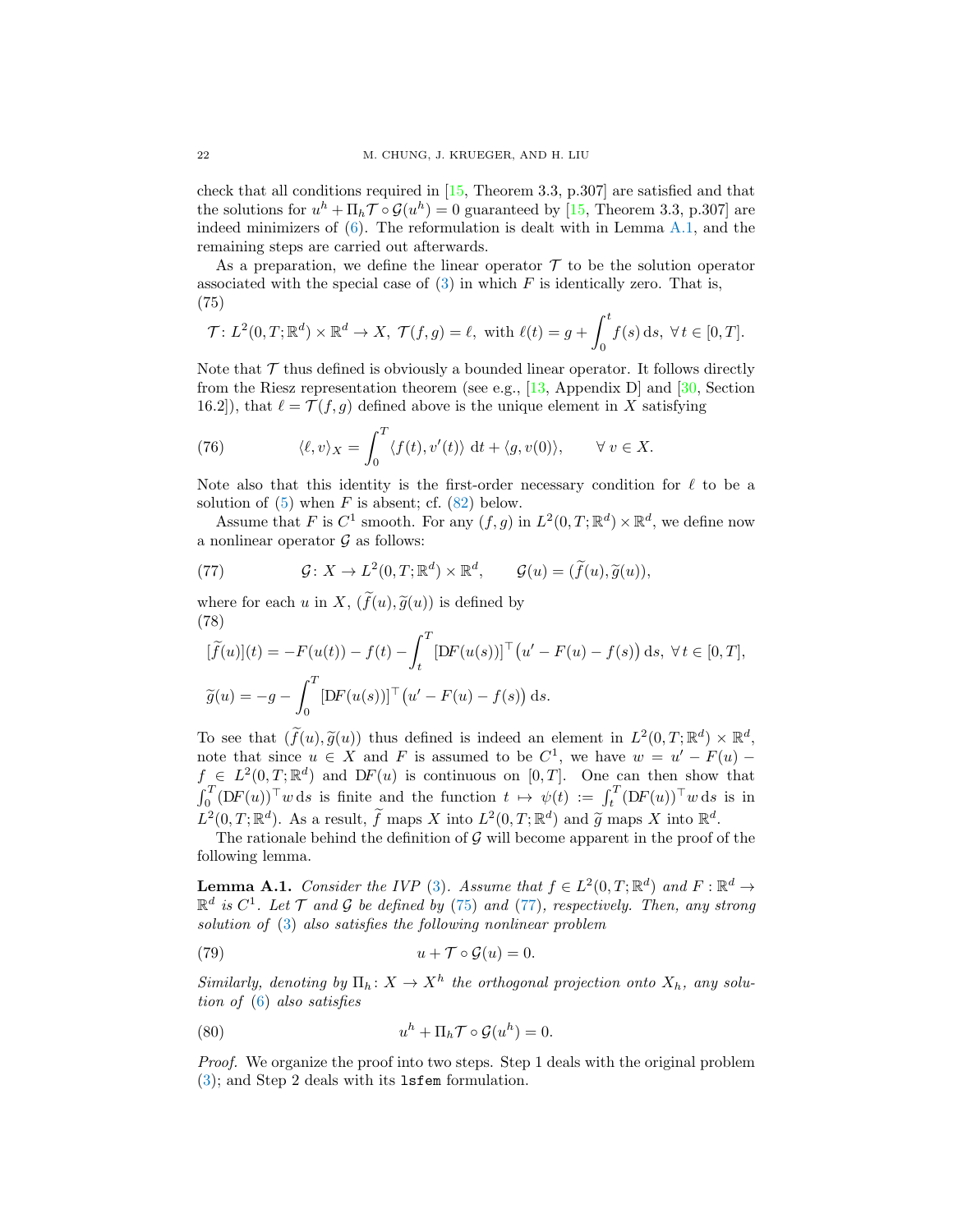**Step 1.** Note that since  $y_*$  solves [\(3\)](#page-4-1), it is a minimizer of the objective function J given by [\(4\)](#page-5-0). As a result,  $y_*$  satisfies the following first-order necessary condition:

<span id="page-22-1"></span>(81) 
$$
\frac{d}{d\tau} J(y_* + \tau v; F, f, g)|_{\tau=0} = 0, \quad \forall v \in X.
$$

By using [\(4\)](#page-5-0) in [\(81\)](#page-22-1), we obtain the following integral equation to be satisfied by  $y_*$ :

<span id="page-22-0"></span>(82) 
$$
\int_0^T \langle u' - F(u) - f, v' - DF(u)v \rangle dt + \langle u(0) - g, v(0) \rangle = 0, \quad \forall v \in X,
$$

where DF denotes the Jacobian matrix of F.

In order to rewrite [\(82\)](#page-22-0) into the form  $u + \mathcal{T} \circ \mathcal{G}(u) = 0$ , let us introduce:

<span id="page-22-2"></span>(83) 
$$
Q(u, v; f, g) = \int_0^T \langle u' - F(u) - f, DF(u)v \rangle dt + \int_0^T \langle F(u) + f, v' \rangle dt + \langle g, v(0) \rangle,
$$

which is defined for any  $u, v$  in X, f in  $L^2(0,T;\mathbb{R}^d)$  and g in  $\mathbb{R}^d$ . Note that, with the above definition of  $Q$  and the definition of the inner product on  $X$  given by  $(7)$ , [\(82\)](#page-22-0) can be rewritten as

(84) 
$$
\langle u, v \rangle_X - Q(u, v; f, g) = 0, \quad \forall \ v \in X.
$$

<span id="page-22-5"></span><span id="page-22-3"></span>To proceed further, we note that  $Q(u, v; f, g)$  defined in [\(83\)](#page-22-2) satisfies

(85) 
$$
Q(u, v; f, g) + \int_0^T \langle \widetilde{f}(u), v' \rangle dt + \langle \widetilde{g}(u), v(0) \rangle = 0, \quad \forall u, v \in X,
$$

where  $(\tilde{f}(u), \tilde{g}(u))$  is an element in  $L^2(0,T; \mathbb{R}^d) \times \mathbb{R}^d$  given by [\(78\)](#page-21-4).<br>The above identity (85) can be derived from integrating by parts

The above identity [\(85\)](#page-22-3) can be derived from integrating by parts the first term in the definition of  $Q(u, v; f, g)$  given in [\(83\)](#page-22-2). Indeed, denoting  $w = u' - F(u)$ f and by noting that  $\langle u' - F(u) - f, DF(u)v \rangle = \langle w, DF(u)v \rangle = (DF(u)v)^{\top}w =$  $v^{\top}(\mathrm{D}F(u))^{\top}w$ , we have (86)

<span id="page-22-4"></span>
$$
\int_0^T \langle w, DF(u)v \rangle dt = \int_0^T v^\top (DF(u))^\top w dt
$$
  
=  $-\int_0^T v^\top d\Big(\int_t^T (DF(u))^\top w ds\Big)$   
=  $\langle \int_0^T (DF(u))^\top w ds, v(0) \rangle + \int_0^T \langle \int_t^T (DF(u))^\top w ds, v' \rangle dt,$ 

where we used integration by parts to obtain the last equality above. Now, replacing the first term on the RHS of [\(83\)](#page-22-2) with the RHS of [\(86\)](#page-22-4) and using the definition of  $(f(u), \tilde{g}(u))$  given by [\(78\)](#page-21-4), we obtain [\(85\)](#page-22-3).

<span id="page-22-6"></span>Thanks to the identity  $(85)$ , an element u in X satisfies  $(84)$  if and only if

(87) 
$$
\langle u, v \rangle_X = \int_0^T \langle -\tilde{f}(u), v' \rangle dt + \langle -\tilde{g}(u), v(0) \rangle, \quad \forall \ v \in X.
$$

Recalling the equivalent characterization given in [\(76\)](#page-21-5) of the linear operator  $\mathcal T$ defined by  $(75)$ , we get from  $(87)$  that

$$
u = \mathcal{T}(-\tilde{f}(u), -\tilde{g}(u)),
$$
 or equivalently,  $u + \mathcal{T}(\tilde{f}(u), \tilde{g}(u)) = 0.$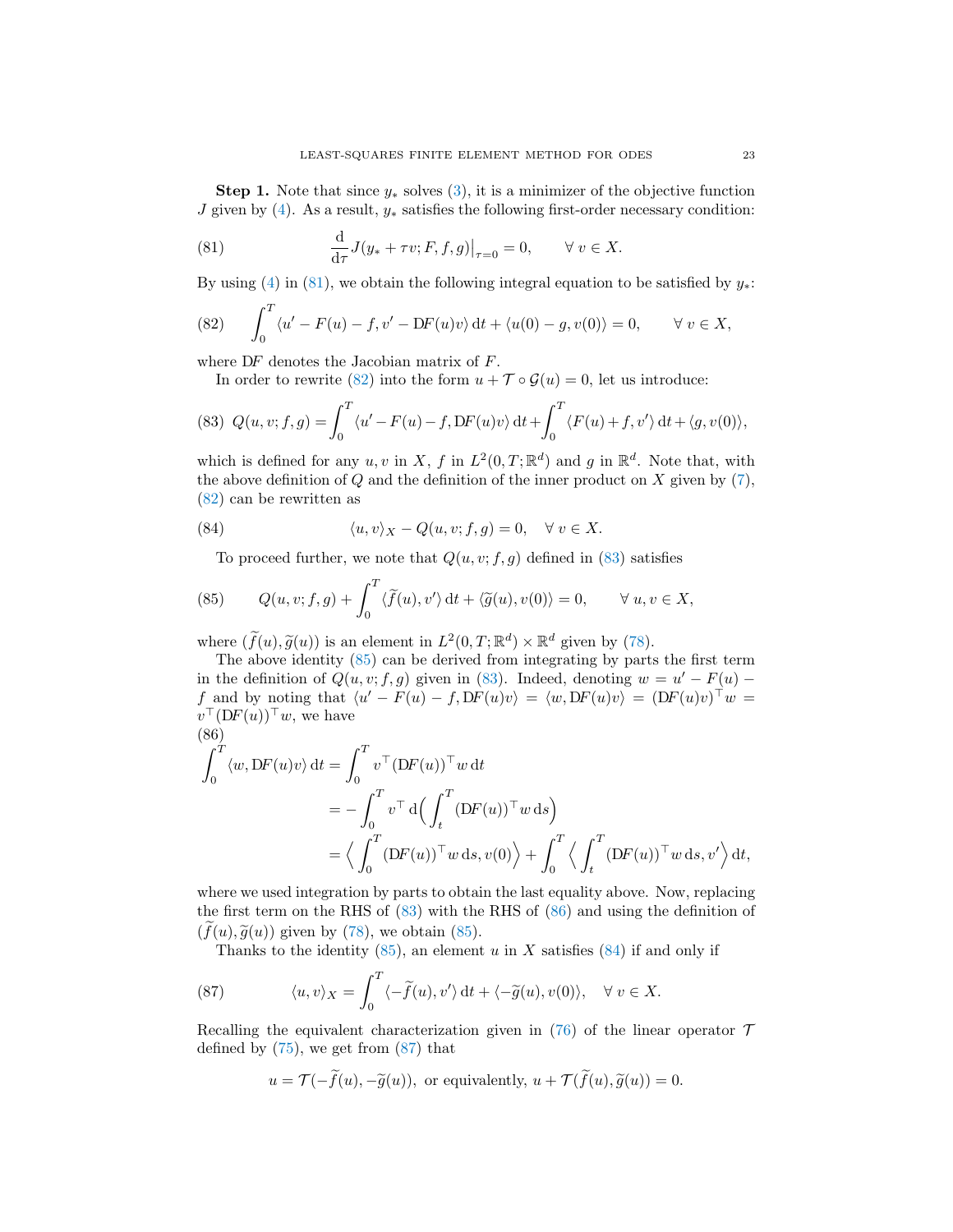At the same time, by the definition of G in [\(77\)](#page-21-3), we have  $(\tilde{f}(u), \tilde{g}(u)) = \mathcal{G}(u)$ . Using this relation in  $u + \mathcal{T}(\tilde{f}(u), \tilde{g}(u)) = 0$ , we obtain the desired form  $u + \mathcal{T} \circ \mathcal{G}(u) = 0$ for the first-order optimality condition [\(82\)](#page-22-0).

Step 2. Now, we consider the lsfem problem [\(6\)](#page-5-4) which aims to approximate the variational formulation [\(5\)](#page-5-3) of [\(3\)](#page-4-1). Note that any solution  $y_*^h$  of [\(6\)](#page-5-4), if exists, satisfies the analogue of  $(82)$  with v therein restricted to  $X<sup>h</sup>$ . That is (88)

<span id="page-23-0"></span>
$$
\int_0^T \langle (y_*^h)' - F(y_*^h) - f, (v^h)' - DF(y_*^h)v^h \rangle dt + \langle y_*^h(0) - g, v^h(0) \rangle = 0, \ \forall \ v^h \in X^h.
$$

We can then follow the same derivation of [\(79\)](#page-21-0) from [\(82\)](#page-22-0) to obtain that  $y_*^h$  is a solution of the following nonlinear problem defined on  $X^h$ :

<span id="page-23-1"></span>(89) 
$$
u^h + \mathcal{T}^h \circ \mathcal{G}(u^h) = 0, \quad u^h \in X^h
$$

where G is the same as defined in [\(77\)](#page-21-3), and  $\mathcal{T}^h: L^2(0,T;\mathbb{R}^d) \times \mathbb{R}^d \to X^h$  is defined by

,

.

<span id="page-23-2"></span>(90)  

$$
\mathcal{T}^h(f,g) = u^h \text{ if and only if}
$$

$$
\langle u^h, v^h \rangle_X = \int_0^T \langle f, (v^h)' \rangle dt + \langle g, v^h(0) \rangle, \qquad \forall v^h \in X^h
$$

Comparing  $(89)$  with  $(80)$ , it remains to show that

(91) 
$$
\mathcal{T}^h = \Pi_h \mathcal{T}.
$$

To see this, for any  $(f, g) \in L^2(0,T; \mathbb{R}^d) \times \mathbb{R}^d$ , we get from [\(76\)](#page-21-5) and [\(90\)](#page-23-2) that

<span id="page-23-5"></span>
$$
\langle \mathcal{T}(f,g) - \mathcal{T}^h(f,g), v \rangle_X = 0, \quad \forall \, v \in X^h.
$$

Namely,  $\mathcal{T}(f,g) - \mathcal{T}^h(f,g)$  belongs to the orthogonal complement of  $X^h$ ; that is  $\mathcal{T}^h = \Pi_h \mathcal{T}$ . The proof is complete.

Thanks to Lemma [A.1,](#page-21-1) we have thus reformulated the first-order optimality condition associated with each of the minimization problems [\(5\)](#page-5-3) and [\(6\)](#page-5-4) into the desired form given by [\(79\)](#page-21-0) and [\(80\)](#page-21-6), respectively.

Note that  $(79)$  and  $(80)$  fit into the abstract formulation of  $[15,$  Theorem 3.3, p.307] (see also [\[6,](#page-27-10) Theorem 8.1]). For a given nonsingular solution  $y_*$  of [\(79\)](#page-21-0), [\[15,](#page-27-14) Theorem 3.3, p.307] delineates conditions to ensure the existence of a solution for [\(80\)](#page-21-6) for all sufficiently small h that converges to  $y_*$ .<sup>[2](#page-23-3)</sup>

A solution  $y_*$  to [\(79\)](#page-21-0) is called nonsingular if the linear operator Id<sub>X</sub> +  $\mathcal{T} \circ$  $D\mathcal{G}(y_*)$ :  $X \to X$  is invertible with bounded inverse; namely,

<span id="page-23-4"></span>(92) 
$$
(\mathrm{Id}_X + \mathcal{T} \circ \mathrm{D}\mathcal{G}(y_*))^{-1} \in L(X,X),
$$

where Id<sub>X</sub> denotes the identity map on X, and  $L(X, X)$  the set of all bounded linear operators on  $X$ . As will be shown below that, for the problem at hand, the condition [\(92\)](#page-23-4) is ensured by the smallness assumption on the operator norm of the Jacobian matrix  $DF(y_*(t))$  for all t in [0, T].

**Proof of Theorem [2.1.](#page-6-1)** From what precedes, to prove Theorem [2.1,](#page-6-1) it remains to check that

<span id="page-23-3"></span><sup>&</sup>lt;sup>2</sup>The formulation of [\[15,](#page-27-14) Theorem 3.3, p.307] concerns actually a parameterized family of  $(79)$ in which the nonlinearity  $G$  depends on an additional scalar parameter  $\lambda$ . Since there is no such a parameter in our setting, it can be viewed as a special case for which  $\lambda$  is taken to be a constant here.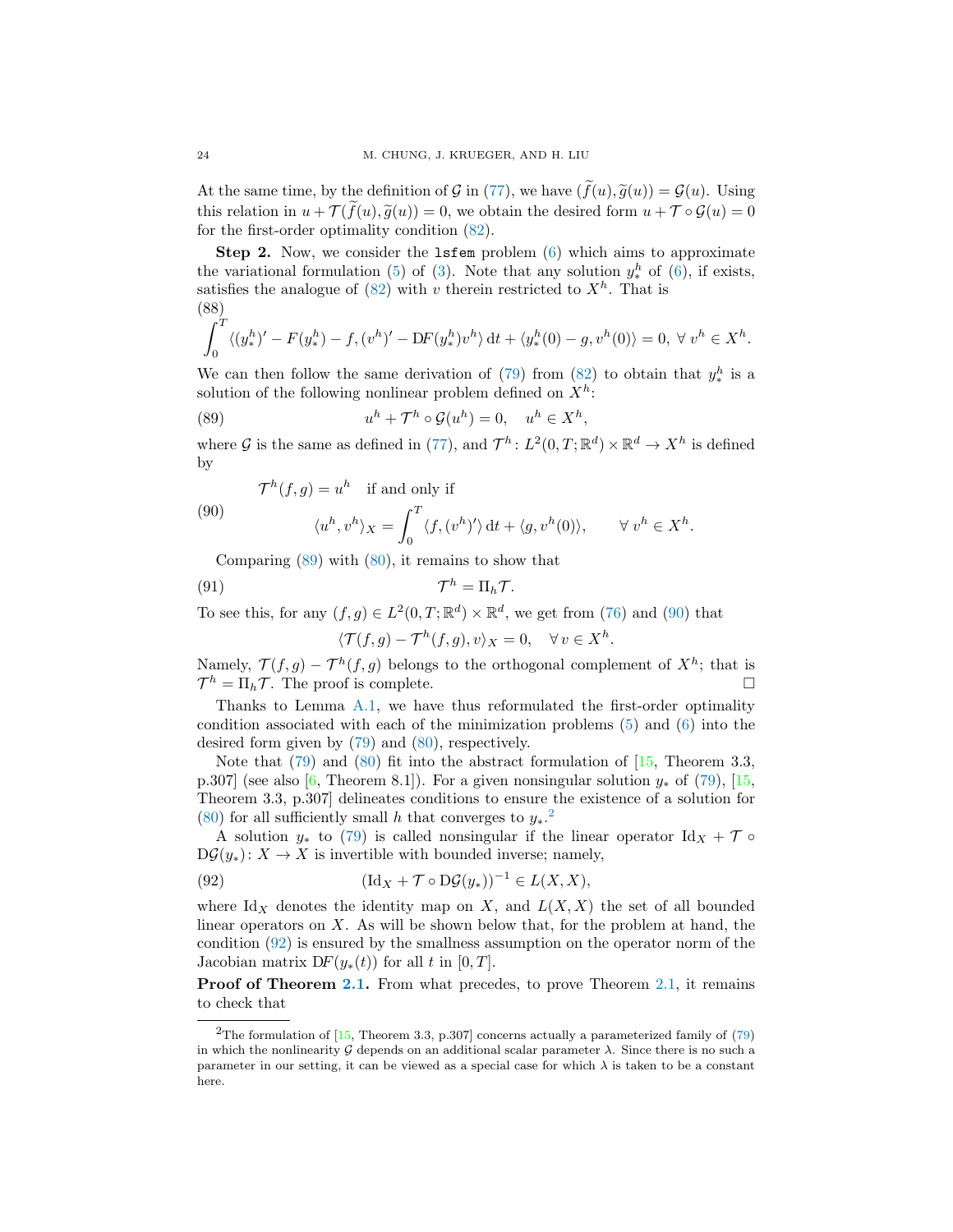- (i) all the conditions required in  $[15,$  Theorem 3.3, p.307 are satisfied, ensuring thus the existence of a solution  $y_*^h$  of [\(80\)](#page-21-6) for all sufficiently small h; and that
- (ii) the solution  $y_*^h$  of the first-order optimality condition [\(80\)](#page-21-6) obtained from (i) is indeed a minimizer of [\(6\)](#page-5-4).

We proceed in two steps below.

**Step 1.** Introducing the space  $Y := L^2(0,T;\mathbb{R}^d) \times \mathbb{R}^d$ , the conditions required in [\[15,](#page-27-14) Theorem 3.3, p.307] are:

- (C1)  $y_*$  is a nonsingular solution to [\(79\)](#page-21-0) in the sense that [\(92\)](#page-23-4) holds.
- (C2)  $\mathcal{G}: X \to Y$  is  $C^2$  smooth, and  $D^2\mathcal{G}$  is bounded on all bounded subsets of X.
- (C3) There exists a subspace Z of Y, with continuous embedding, such that  $D\mathcal{G}(u) \in L(X,Z), \quad \forall u \in X.$
- (C4)  $\lim_{h\to 0} ||(\mathcal{T} \mathcal{T}^h)(f,g)||_X = 0, \quad \forall (f,g) \in Y.$
- (C5)  $\lim_{h\to 0} ||\mathcal{T} \mathcal{T}^h||_{L(Z,X)} = 0.$

<span id="page-24-2"></span> $\overline{a}$ 

**Verification of (C1)**. To guarantee  $(92)$ , it suffices to show that

(93) 
$$
\|\mathcal{T} \circ \mathrm{D}\mathcal{G}(y_*)\|_{L(X,X)} < 1.
$$

To this end, for any given v in X, let us denote  $w = \mathcal{T} \circ D\mathcal{G}(y_*)v$ . By a direct calculation using the definition of  $\mathcal T$  and  $\mathcal G$  given respectively in [\(75\)](#page-21-2) and [\(77\)](#page-21-3), we get

$$
w(t) = -\int_0^t DF(y_*(s))v(s) ds
$$
  
-
$$
\int_0^t \int_s^T [DF(y_*(\tau))]^{\top} (v'(\tau) - DF(y_*(\tau))v(\tau)) d\tau ds
$$
  
-
$$
\int_0^T [DF(y_*(s))]^{\top} (v'(s) - DF(y_*(s))v(s)) ds, \quad t \in [0, T].
$$

 $\mathcal{E}$ 

Introducing

(94) 
$$
M := \sup_{s \in [0,T]} \|DF(y_*(s))\|_{op}^2,
$$

we obtain by a direct estimation based on the Hölder's inequality that

<span id="page-24-0"></span>(95) 
$$
\langle w(0), w(0) \rangle \le 2TM \left( \|v'\|_{L^2(0,T;\mathbb{R}^d)}^2 + M \|v\|_{L^2(0,T;\mathbb{R}^d)}^2 \right)
$$

$$
\le 2TM \left(1 + \tilde{\mathfrak{C}}^2 M\right) \|v\|_X^2,
$$

and that

<span id="page-24-1"></span>(96) 
$$
\int_0^T \langle w'(t), w'(t) \rangle dt \leq M(2\tilde{\mathfrak{C}}^2 + 4T^2 + 4T^2 \tilde{\mathfrak{C}}^2 M) \|v\|_X^2.
$$

Recalling that  $w = \mathcal{T} \circ D\mathcal{G}(y_*) v$ , we get from [\(95\)](#page-24-0) and [\(96\)](#page-24-1) that

$$
(97) \qquad \|\mathcal{T}\circ \mathrm{D}\mathcal{G}(y_*)\, v\|_X^2 \le 2M(2T^2 + T + \widetilde{\mathfrak{C}}^2 + T\widetilde{\mathfrak{C}}^2(1+2T)M)\|v\|_X^2.
$$

Since T is fixed, we get  $\|\mathcal{T} \circ D\mathcal{G}(y_*) v\|_X < \|v\|_X^2$  for all v in X when M satisfies

$$
2M(2T^2 + T + \widetilde{\mathfrak{C}}^2 + T\widetilde{\mathfrak{C}}^2(1+2T)M) < 1.
$$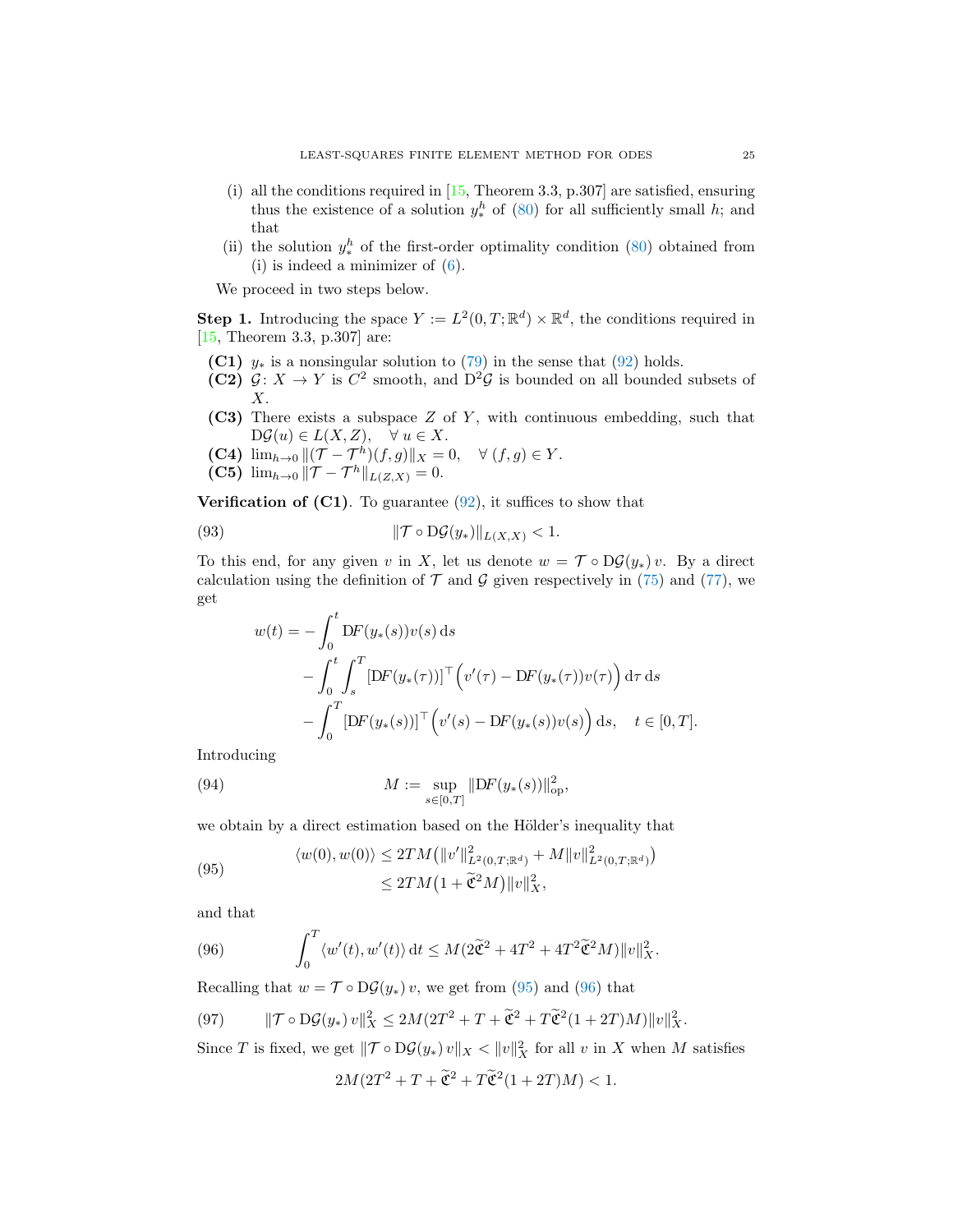That is

<span id="page-25-0"></span>(98) 
$$
M = \sup_{s \in [0,T]} ||DF(y_*(s))||_{op}^2
$$

$$
< \frac{1}{2T^2 + T + \tilde{\mathfrak{C}}^2 + \sqrt{(2T^2 + T + \tilde{\mathfrak{C}}^2)^2 + 2T\tilde{\mathfrak{C}}^2(1 + 2T)}}.
$$

We have thus verified [\(93\)](#page-24-2) when  $\sup_{s\in[0,T]}\|DF(y_*(s))\|_{\text{op}}$  is small such that [\(98\)](#page-25-0) holds. Consequently, Condition (C1) holds under this smallness assumption on DF.

Verification of (C2). This condition can be checked by a long but straightforward calculation using the explicit form of  $G$  given by  $(77)$ – $(78)$  and the assumption that F is  $C^3$  smooth.

**Verification of (C3)**. We take  $Z := H^1(0,T;\mathbb{R}^d) \times \mathbb{R}^d$ . Note that Z is compactly embedded into Y. Condition  $(C3)$  follows then from a direct but lengthy calculation based again on the explicit form of  $\mathcal G$  given by  $(77)-(78)$  $(77)-(78)$ . It suffices to assume  $F$  to be  $C^2$  smooth to check this condition.

**Verification of (C4)**. Recall from [\(91\)](#page-23-5) that  $\mathcal{T}^h = \Pi_h \mathcal{T}$ . Condition (C4) follows immediately because  $\|(\mathrm{Id}_X - \Pi_h)u\|_X$  converges to zero as h goes to zero for all  $u \in X$  as a property of the finite element subspaces  $X^h$ .

**Verification of (C5)**. As pointed out in  $[15,$  Theorem 3.3, p.307], Condition (C5) is a consequence of Condition  $(C4)$  (and the uniform boundedness theorem) when Z is compactly embedded into Y, which is the case here for  $Z = H^1(0,T;\mathbb{R}^d) \times \mathbb{R}^d$ . See also [\[6,](#page-27-10) Lemma 8.7].

All the conditions in [\[15,](#page-27-14) Theorem 3.3, p.307] are thus verified. It follows then from this theorem that for any given neighborhood  $\mathcal O$  of  $y_*$ , the problem [\(6\)](#page-5-4) has a unique solution  $y_*^h$  in  $\mathcal O$  for all sufficiently small h; and the convergence result [\(12\)](#page-6-4) holds.

**Step 2.** It remains to show that  $y^h_*$  obtained from Step 1 above is indeed a minimizer of [\(6\)](#page-5-4). For this purpose, it suffices to show that

<span id="page-25-1"></span>(99) 
$$
\frac{d^2}{d\tau^2} J(y_*^h + \tau v; F, f, g)|_{\tau=0} > 0, \quad \forall \ v \in X^h \setminus \{0\}.
$$

Note that

$$
\frac{d^2}{d\tau^2} J(y_*^h + \tau v; F, f, g)|_{\tau=0}
$$
\n
$$
= \int_0^T \langle -D^2 F(y_*^h(t))(v(t), v(t)), (y_*^h)'(t) - F(y_*^h(t)) - f(t) \rangle dt
$$
\n
$$
+ \int_0^T \langle v'(t) - DF(y_*^h(t))v(t), v'(t) - DF(y_*^h(t))v(t) \rangle dt + \langle v(0), v(0) \rangle,
$$

where  $D^2F(y_*^h(t))$  denotes the Hessian of F evaluated at  $y_*^h(t)$ , which is a bilinear function mapping  $\mathbb{R}^d \times \mathbb{R}^d$  to  $\mathbb{R}^d$ .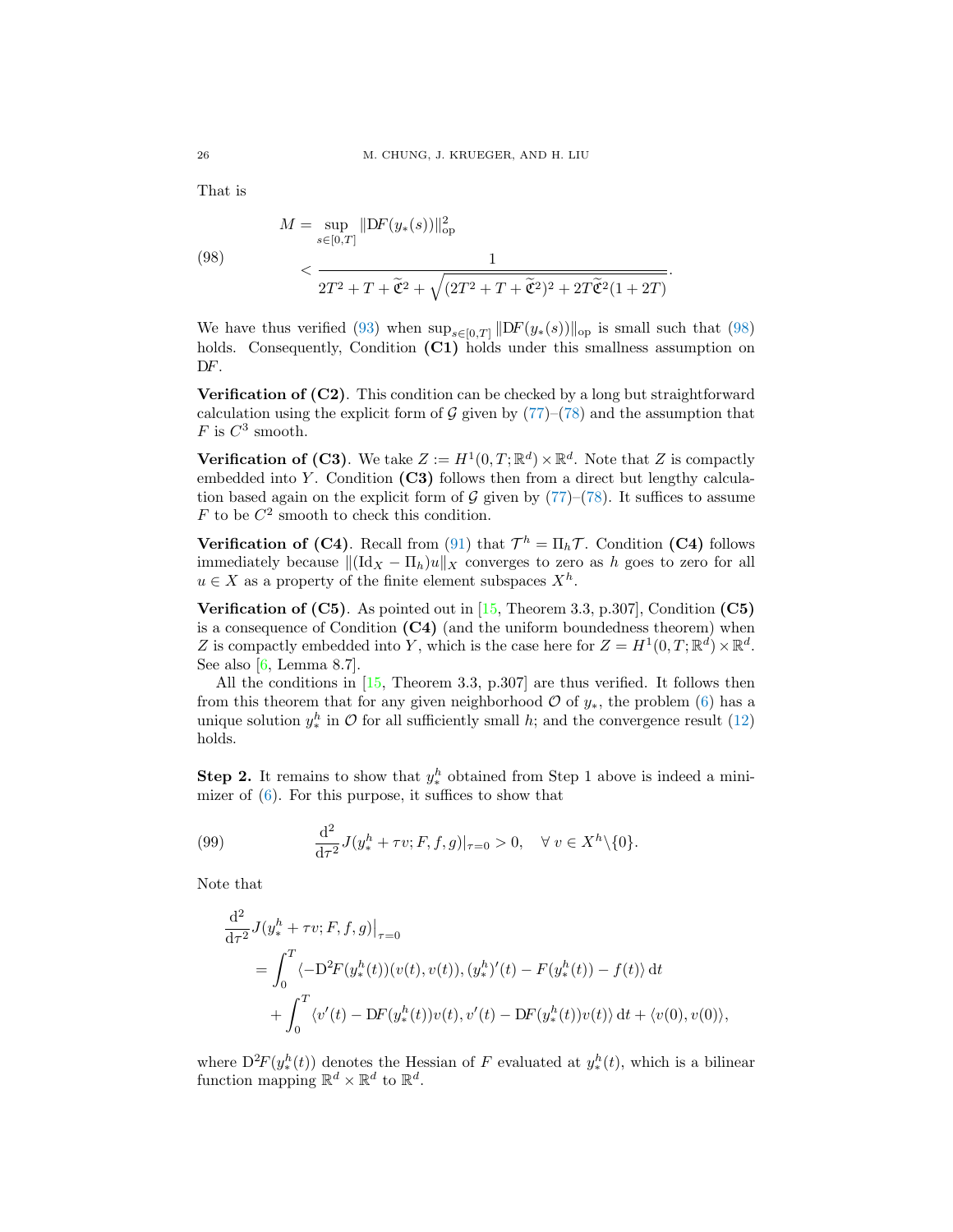<span id="page-26-4"></span>A straightforward estimation leads then to

(100)  
\n
$$
\frac{d^2}{d\tau^2} J(y_*^h + \tau v; F, f, g)|_{\tau=0} \ge ||v||_X^2 \left(1 - 2\tilde{\mathfrak{C}} \sup_{t \in [0,T]} ||DF(y_*^h(t))||_{op} - \mathfrak{C}\tilde{\mathfrak{C}}\left(\sup_{t \in [0,T]} ||D^2F(y_*^h(t))||\right) ||(y_*^h)' - F(y_*^h) - f||_{L^2(0,T;\mathbb{R}^d)}\right),
$$

where  $\|\|\mathcal{D}^2F(y_*(t))\|\|$  denotes the operator norm of the bilinear map  $\mathcal{D}^2F(y_*(t))$ ,  $\mathfrak{C}$ and  $\tilde{\mathfrak{C}}$  are the embedding constants defined at the end of Section [2.1.](#page-4-0)

Since it has been shown in Step 1 that  $y^h_*$  converges in X-norm to  $y_*$  (cf. [\(12\)](#page-6-4)) and X is continuously embedded into  $C([0,T];\mathbb{R}^d)$ , we get

<span id="page-26-1"></span>(101) 
$$
\lim_{h \to 0} \max_{t \in [0,T]} \|y_*(t) - y_*^h(t)\| = 0.
$$

It follows that

<span id="page-26-2"></span>(102) 
$$
\lim_{h \to 0} \sup_{t \in [0,T]} \|DF(y_*^h(t))\|_{\text{op}} = \sup_{t \in [0,T]} \|DF(y_*(t))\|_{\text{op}}.
$$

The convergence results [\(12\)](#page-6-4) and [\(101\)](#page-26-1) together with the smoothness of  $F$  also imply that

<span id="page-26-3"></span>(103) 
$$
\lim_{h \to 0} \|(y_*^h)' - F(y_*^h) - f\|_{L^2(0,T;\mathbb{R}^d)} = \|(y_*)' - F(y_*) - f\|_{L^2(0,T;\mathbb{R}^d)} = 0,
$$

where the second equality holds since  $y_*$  is a strong solution of the IVP [\(3\)](#page-4-1).

Thanks also to [\(101\)](#page-26-1), we know that  $\sup_{t\in[0,T]}\left\|\left|\mathcal{D}^2F(y^h_*(t))\right|\right\|$  is uniformly bounded with respect to  $h$ . This uniform boundedness together with  $(102)$  and  $(103)$  implies that for all nonzero v in  $X^h$ , the right-hand side of [\(100\)](#page-26-4) is positive when h is sufficiently small provided that

(104) 
$$
\sup_{t\in[0,T]}\|\mathrm{D}F(y_*(t))\|_{\mathrm{op}} < \frac{1}{2\widetilde{\mathfrak{C}}}.
$$

We have thus verified  $(99)$  under the condition  $(104)$  by taking h sufficiently small. The proof is now complete.

## <span id="page-26-5"></span>Appendix B. Proofs of Lemma [3.1](#page-8-1)

<span id="page-26-0"></span>Note that [\(21\)](#page-8-4) always has a solution since  $X<sup>h</sup>$  is finite dimensional and the objective function is bounded below by zero. The fact  $\tilde{y}_*^h = \prod_h \tilde{y}_*$  is the unique solution to (21) follows directly by increasing the associated first order optimality solution to [\(21\)](#page-8-4) follows directly by inspecting the associated first-order optimality condition. This condition can be obtained from  $(82)$  by setting F to zero and restricting  $v$  to  $X<sup>h</sup>$ , and it reads as follows

(105) 
$$
\int_0^T \langle (\widetilde{y}_*^h)' - f, (v^h)' \rangle dt + \langle \widetilde{y}_*^h(0) - g, v^h(0) \rangle = 0, \qquad \forall v^h \in X^h.
$$

Using the expression of the solution  $\widetilde{y}_*$  given by [\(20\)](#page-8-7) and the definition of the inner product  $\langle \cdot, \cdot \rangle_X$  given by [\(7\)](#page-5-1), we can rewrite the above condition as

(106) 
$$
\langle \tilde{y}_*^h - \tilde{y}_*, v^h \rangle_X = 0, \qquad \forall \ v^h \in X^h.
$$

Hence,  $\widetilde{y}_k^h - \widetilde{y}_*$  lives in the orthogonal complement of  $X^h$ . We get thus,  $\widetilde{y}_k^h = \Pi_h \widetilde{y}_*$ .<br>For the error estimate (22), see e.g. [25, Section 2.7.3] for a proof that relies on

For the error estimate  $(22)$ , see e.g.,  $[25, Section 2.7.3]$  for a proof that relies on the classical Aubin-Nitsche trick. The proof presented therein deals with the special case  $g = 0$  and for state space dimension  $d = 1$ . For  $d > 1$ , since the vector field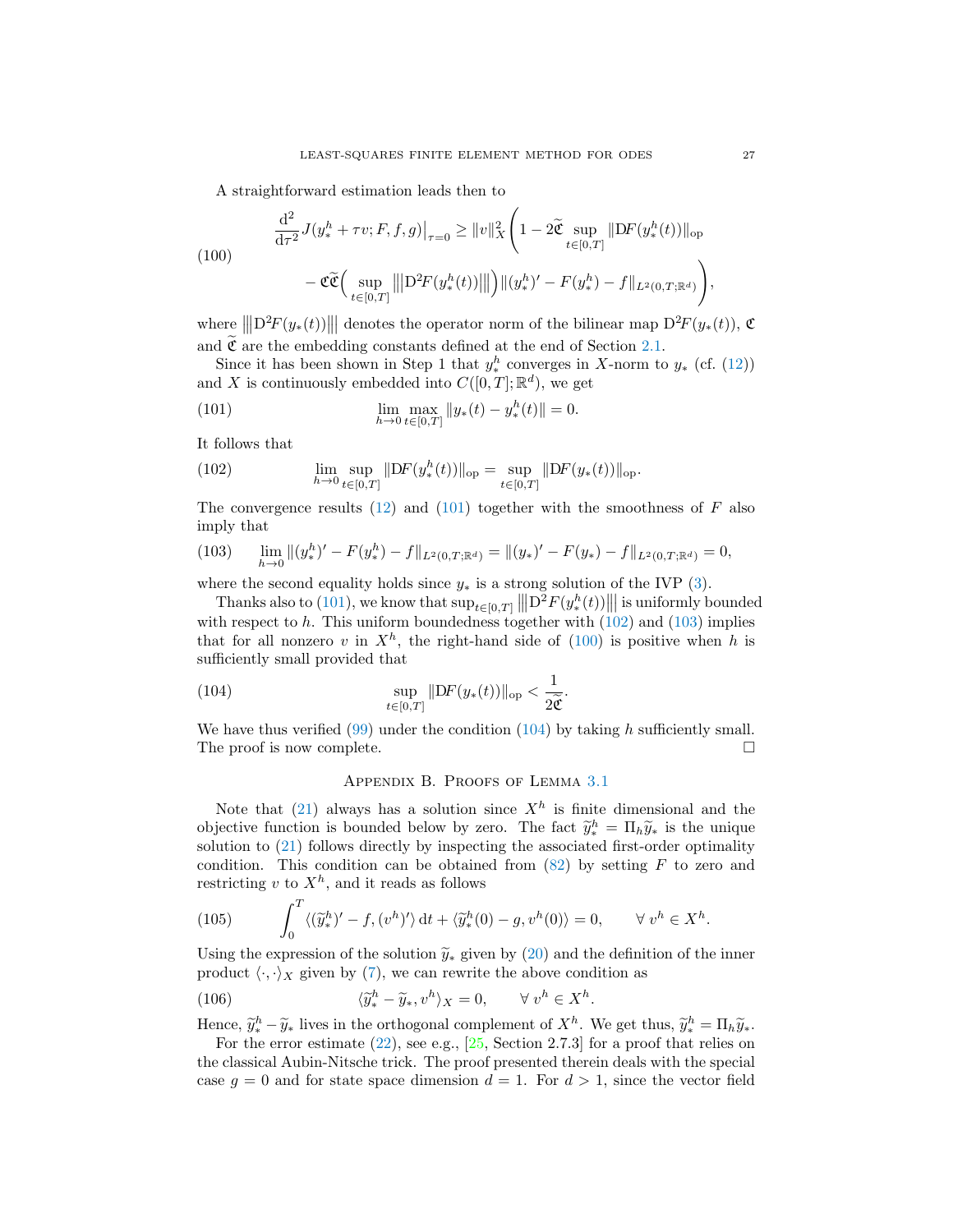is independent of the unknown variable, we can carry out the estimate component by component, which reduces the problem to the case  $d = 1$ . The general case of  $g \neq 0$  can be handled by considering  $z = \widetilde{y} - g$ .

### **REFERENCES**

- <span id="page-27-0"></span>[1] U M Ascher, R M M Mattheij, and R D Russell. Numerical Solution of Boundary Value Problems for Ordinary Differential Equations, volume 13 of Classics in Applied Mathematics. SIAM, Philadelphia, PA, 1995.
- <span id="page-27-21"></span>[2] U M Ascher and L R Petzold. Computer Methods for Ordinary Differential Equations and Differential-Algebraic Equations. SIAM, Philadelphia, PA, 1998.
- <span id="page-27-12"></span>[3] J P Aubin. Behavior of the error of the approximate solutions of boundary value problems for linear elliptic operators by Galerkin's and finite difference methods. Annali della Scuola Normale Superiore di Pisa, Classe di Scienze, 21:599–637, 1967.
- <span id="page-27-9"></span>[4] E B Becker, G F Carey, and J T Oden. Finite Elements, An Introduction: Volume I. Prentice-Hall, Inc., Englewood Cliffs, NJ, 1981.
- <span id="page-27-6"></span>[5] A Bellen and M Zennaro. Numerical Methods for Delay Differential Equations. Oxford University Press, Oxford, 2013.
- <span id="page-27-10"></span>[6] P B Bochev and M D Gunzburger. Least-Squares Finite Element Methods. Springer, New York, 2009.
- <span id="page-27-15"></span>[7] H Brézis. Functional Analysis, Sobolev Spaces and Partial Differential Equations. Springer, New York, 2010.
- <span id="page-27-13"></span>[8] P G Ciarlet. The finite element method for elliptic problems, volume 40 of Classics in Applied Mathematics. SIAM, Philadelphia, 2002.
- <span id="page-27-4"></span>[9] B Cockburn, G E Karniadakis, and C-W Shu. The development of discontinuous Galerkin methods. In Discontinuous Galerkin Methods, volume 11 of Lect. Notes Comput. Sci. Eng., pages 3–50. Springer, Berlin, 2000.
- <span id="page-27-11"></span>[10] M E Davis. Numerical Methods and Modeling for Chemical Engineers. John Wiley & Sons, Inc., New York, 1984.
- <span id="page-27-16"></span>[11] C de Boor. A Practical Guide to Splines. Springer-Verlag, New York, NY, 1st edition, 2001.
- <span id="page-27-20"></span>[12] J Eilertsen and S Schnell. The quasi-steady-state approximations revisited: Timescales, small parameters, singularities, and normal forms in enzyme kinetics. Mathematical Biosciences, 325:108339, 2020.
- <span id="page-27-23"></span>[13] L C Evans. Partial Differential Equations, volume 19 of Graduate Studies in Mathematics. American Mathematical Society, Providence, RI, 2010.
- <span id="page-27-5"></span>[14] G Fairweather and D Meade. A survey of spline collocation methods for the numerical solution of differential equations. In Mathematics for Large Scale Computing, volume 120 of Lecture Notes in Pure and Appl. Math., pages 297–341. Dekker, New York, 1989.
- <span id="page-27-14"></span>[15] V Girault and P-A Raviart. Finite Element Methods for Navier-Stokes Equations: Theory and Algorithms. Springer, New York, 1986.
- <span id="page-27-17"></span>[16] G H Golub and J H Welsch. Calculation of Gauss quadrature rules. Technical report, Stanford, CA, USA, 1967.
- <span id="page-27-18"></span>[17] A Griewank and A Walther. Evaluating derivatives: principles and techniques of algorithmic differentiation, volume 105. SIAM, 2008.
- <span id="page-27-8"></span>[18] S Günther, W Pazner, and D Qi. Spline parameterization of neural network controls for deep learning. arXiv preprint arXiv:2103.00301, 2021.
- <span id="page-27-7"></span>[19] E Haber and L Ruthotto. Stable architectures for deep neural networks. Inverse problems, 34(1):014004, 2017.
- <span id="page-27-1"></span>[20] E Hairer, C Lubich, and G Wanner. Geometric Numerical Integration: Structure-Preserving Algorithms for Ordinary Differential Equations, volume 31 of Springer Series in Computational Mathematics. Springer, New York, 2nd edition, 2006.
- <span id="page-27-2"></span>[21] G Hairer, S P Nørsett, and E Wanner. Solving Ordinary Differential Equations I: Nonstiff Problems. Springer, New York, 2nd edition, 1993.
- <span id="page-27-3"></span>[22] G Hairer and E Wanner. Solving Ordinary Differential Equations II: Stiff and Differential-Algebraic Problems. Springer, New York, 2nd edition, 1996.
- <span id="page-27-19"></span>[23] R Horst and P M Pardalos. Handbook of Global Optimization, volume 2. Springer, 2013.
- <span id="page-27-22"></span>[24] A Ilchmann and T Reis. Surveys in Differential-algebraic Equations II. Springer, 2014.